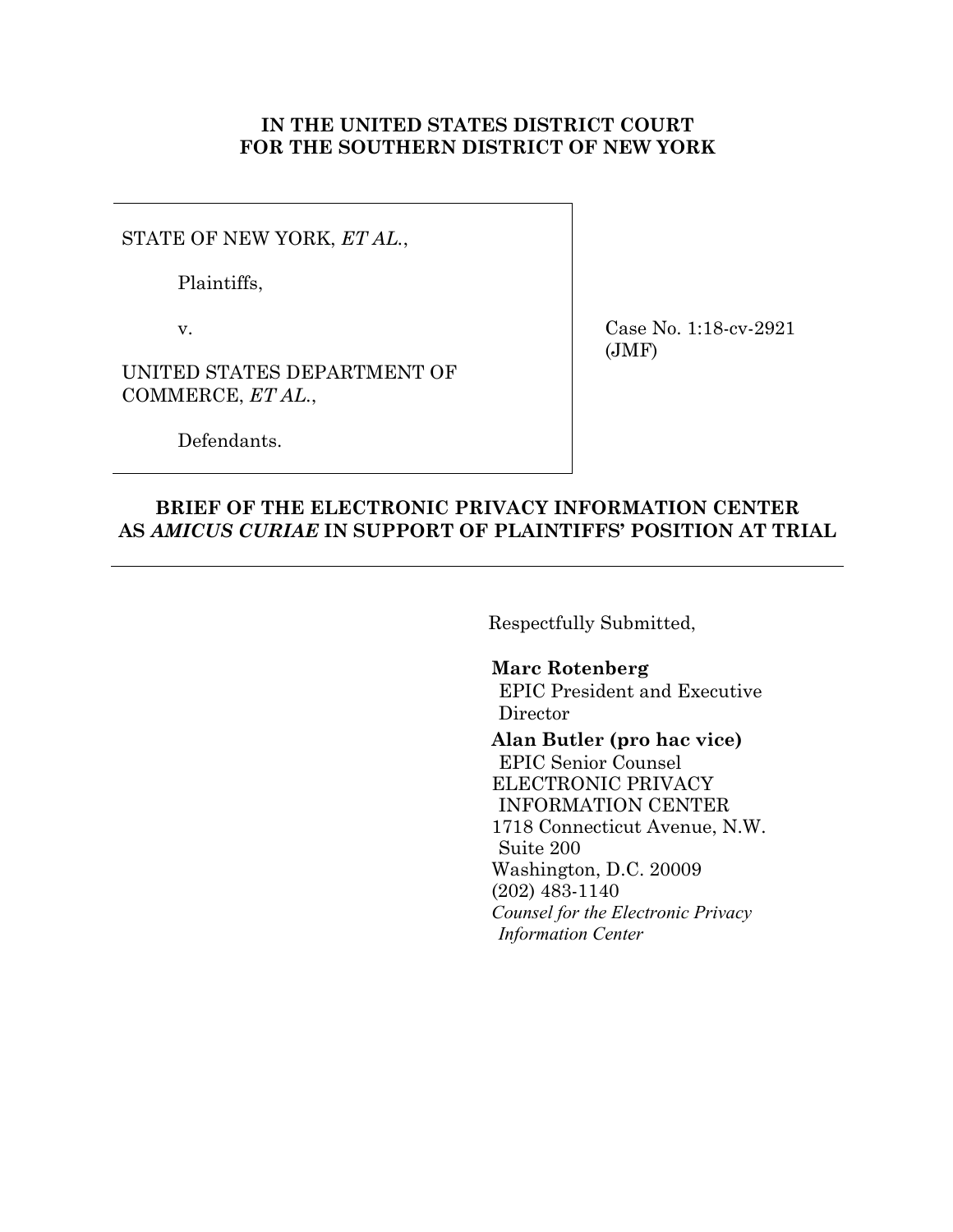# **TABLE OF CONTENTS**

| Privacy protection ensures the accuracy, integrity, and reliability of the census3<br>Ι.                                                                                |
|-------------------------------------------------------------------------------------------------------------------------------------------------------------------------|
| The Census Bureau did not conduct a Privacy Impact Assessment that assessed the<br>addition of the citizenship question as required by the E-Government Act of 200211   |
| A. Agencies must conduct and publish a comprehensive Privacy Impact Assessment<br>before collecting personally identifiable information or imposing new privacy risks11 |
| The Bureau did not assess the risk that personal data collected for the census could<br>B.                                                                              |
| The Bureau did not consider the data security risks posed by collecting additional                                                                                      |
| .20                                                                                                                                                                     |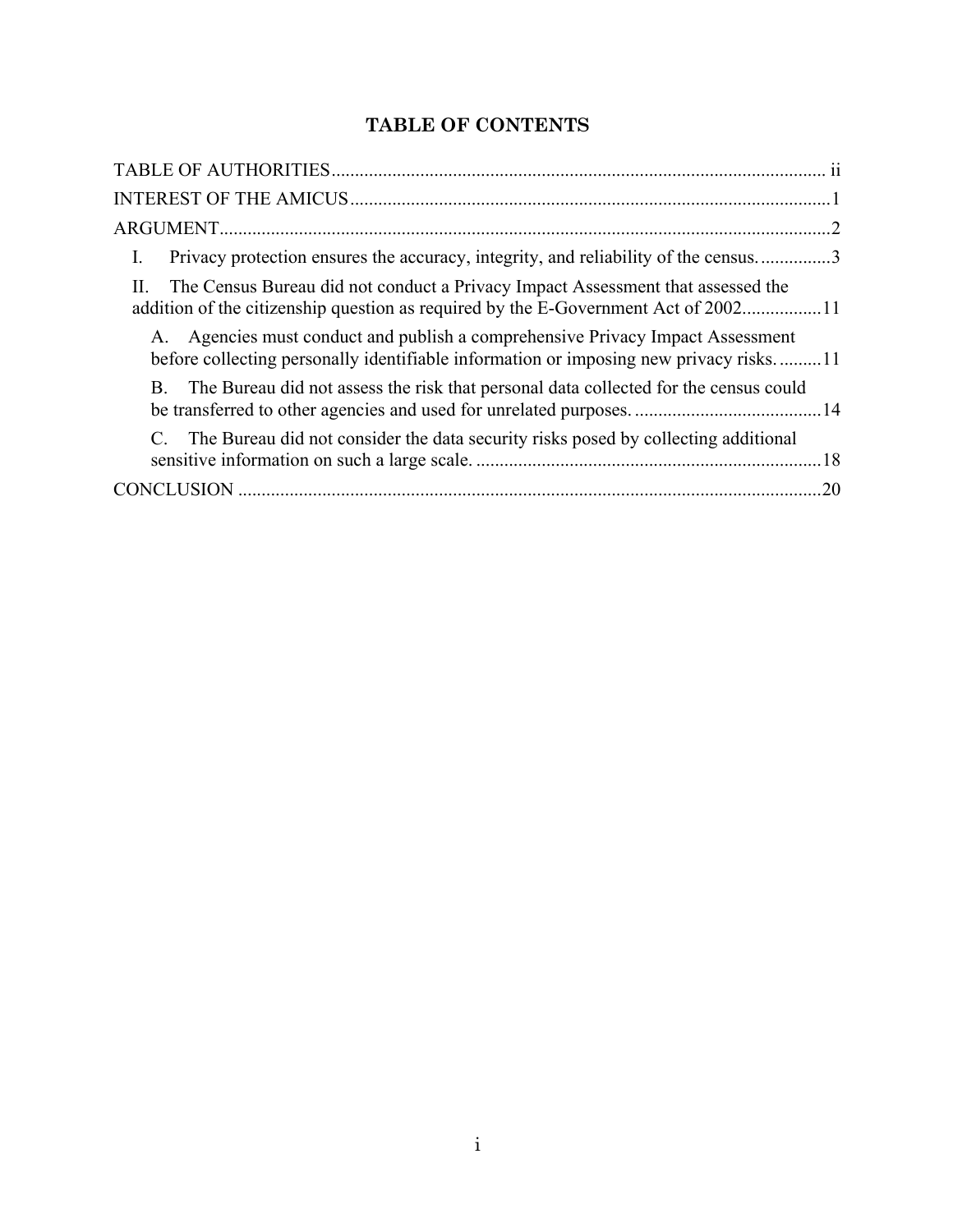# **TABLE OF AUTHORITIES**

| Cases                                                                                                                                                         |
|---------------------------------------------------------------------------------------------------------------------------------------------------------------|
|                                                                                                                                                               |
| <b>Statutes</b>                                                                                                                                               |
| 44 U.S.C. § 2108                                                                                                                                              |
| Act of Feb. 28, 1800 (to provide for the Second Census or enumeration of the                                                                                  |
| Act of Jul. 2, 1909 (to provide for the expenses of the Thirteenth December                                                                                   |
|                                                                                                                                                               |
| Act of Jun. 18, 1929 (to provide for the fifteenth and subsequent decennial                                                                                   |
| censuses and to provide for apportionment of Representatives in Congress),                                                                                    |
| Act of Mar. 1, 1790 (for the enumeration of the inhabitants of the United                                                                                     |
|                                                                                                                                                               |
| Act of Mar. 1, 1889 (to provide for taking the eleventh and subsequent                                                                                        |
|                                                                                                                                                               |
| Act of Mar. 14, 1820 (to provide for taking the Fourth Census, or                                                                                             |
| enumeration of the inhabitants of the United States, and for other                                                                                            |
| purposes), ch. 24, 3 Stat. 548                                                                                                                                |
| Act of Mar. 23, 1830 (to provide for taking the Fifth Census or enumeration of                                                                                |
|                                                                                                                                                               |
| Act of Mar. 26, 1810 (to provide for the Third Census or enumeration of the                                                                                   |
|                                                                                                                                                               |
| Act of Mar. 3, 1839 (to provide for taking the Sixth Census or enumeration of                                                                                 |
|                                                                                                                                                               |
| Act of Mar. 3, 1849 (to make arrangements for taking the Seventh Census),                                                                                     |
|                                                                                                                                                               |
| Act of Mar. 3, 1879 (to provide for taking the tenth and subsequent censuses),                                                                                |
|                                                                                                                                                               |
| E-Government Act of 2002, Pub. L. No. 107-347, 116 Stat. 2899  11, 12, 16                                                                                     |
| <b>Other Authorities</b>                                                                                                                                      |
| Anita Ramasastry, Lost in Translation? Data Mining, National Security and<br><i>the "Adverse Inference" Problem, 22 Santa Clara Computer &amp; High Tech.</i> |
| L.J. 757 (2006)                                                                                                                                               |
| Bruce Schneier, Internet Hacking Is About to Get Much Worse, N.Y. Times                                                                                       |
|                                                                                                                                                               |
| Carroll D. Wright & William C. Hunt, History and Growth of the United                                                                                         |
|                                                                                                                                                               |
| Comm'n on Wartime Relocation and Internment of Civilians, Personal Justice                                                                                    |
|                                                                                                                                                               |
| D'Vera Cohen, What to Know About the Citizenship Question the Census                                                                                          |
| <i>Bureau is Planning to Ask in 2020</i> , Pew Research Center (Mar. 30, 2018) 16                                                                             |
| David Flaherty, Privacy Impact Assessments: An Essential Tool for Data                                                                                        |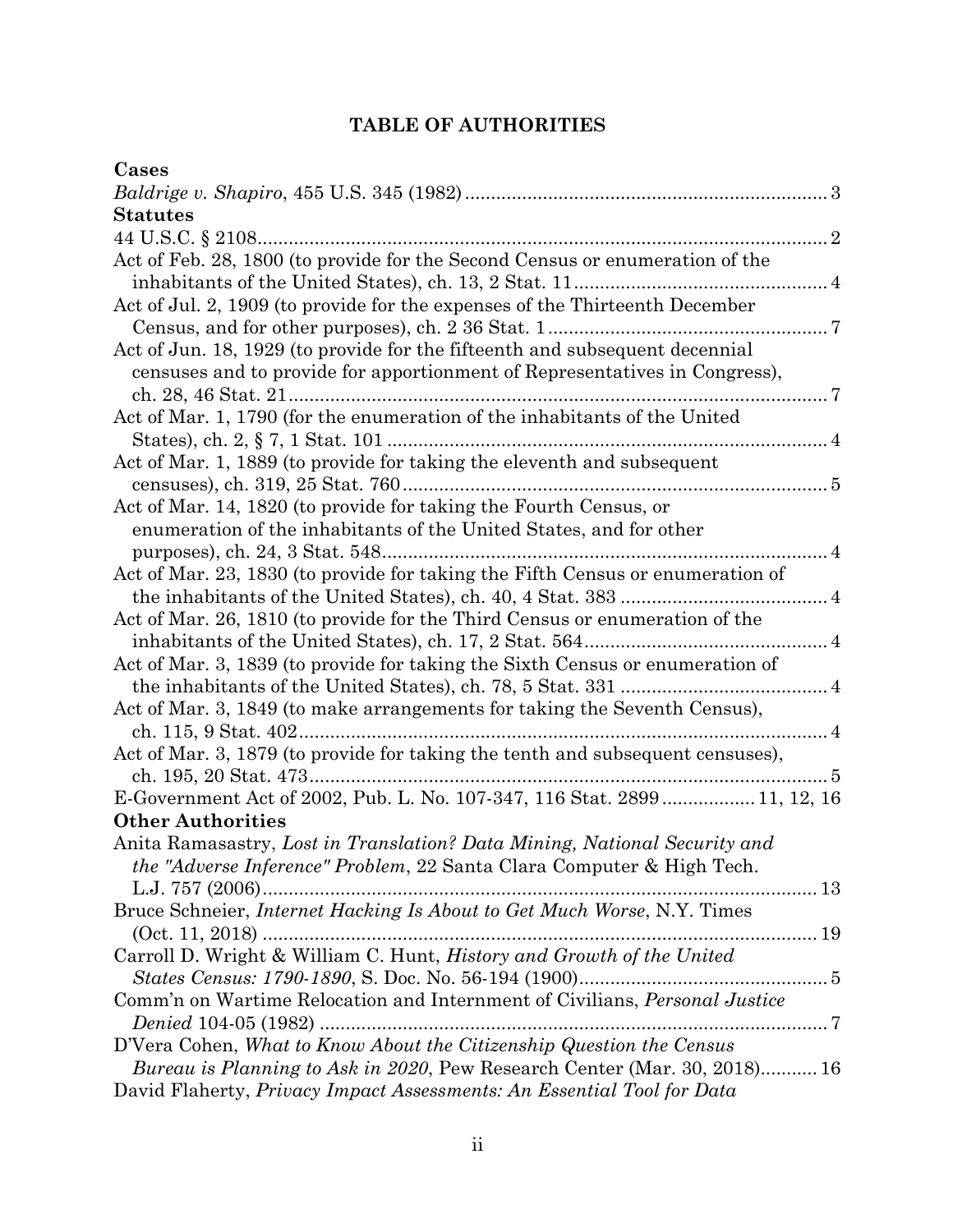| Email from Kris Kobach, Sec'y, Kan. Dep't of State, to Wilbur Ross, Sec'y,     |    |
|--------------------------------------------------------------------------------|----|
|                                                                                |    |
| EPIC, Comment Letter on Proposed Information Collection; Comment               |    |
|                                                                                |    |
|                                                                                |    |
| Gary T. Marx, Foreword, in Privacy Impact Assessment (David Wright & Paul      |    |
|                                                                                |    |
| Gov't Accountability Office, GAO-18-655, 2020 Census: Continued                |    |
| Management Attention Needed to Address Challenges and Risks with               |    |
|                                                                                |    |
| Joshua B. Bolten, Dir., Office of Mgmt. & Budget, Executive Office of the      |    |
| President, M03-22, Memorandum for Heads of Executive Departments and           |    |
|                                                                                |    |
| Latanya Sweeney, Simple Demographics Often Identify People Uniquely            |    |
| (Carnegie Mellon Univ., Data Privacy Working Paper No. 3, 2000) 17, 18         |    |
| Letter from Arthur E. Gary, Gen. Counsel, Justice Mgmt. Div., Dep't of         |    |
|                                                                                |    |
| Marc Rotenberg, The Sui Generis Privacy Agency: How the United States          |    |
| <i>Institutionalized Privacy Oversight After 9-11</i> (SSRN, Working Paper No. |    |
|                                                                                | 13 |
| Margo Anderson & William Seltzer, Census Confidentiality Under the Second      |    |
|                                                                                |    |
| Margo Anderson & William Seltzer, Challenges to the Confidentiality of U.S.    |    |
|                                                                                |    |
|                                                                                |    |
| Nat'l Academies of Sciences, Engineering, & Medicine, Federal Statistics,      |    |
| Multiple Data Sources, and Privacy Protection: Next Steps (2017) 18            |    |
| Peter Neumann, Every Computer System Can Be Compromised, N.Y. Times            |    |
|                                                                                |    |
|                                                                                |    |
|                                                                                |    |
|                                                                                |    |
|                                                                                |    |
| Robin M. Bayley & Colin J. Bennett, Privacy Impact Assessments in Canada,      |    |
| in Privacy Impact Assessment (David Wright & Paul De Hert, eds., 1st ed.       |    |
|                                                                                |    |
| Ron Jarmin, The U.S. Census Bureau's Commitment to Confidentiality,            |    |
| Samuel D. Warren & Louis D. Brandeis, The Right to Privacy, 4 Harv. L. Rev.    |    |
|                                                                                |    |
| U.S. Dep't of Commerce, U.S. Census Bureau, Measuring America: The             |    |
|                                                                                |    |
| U.S. Dep't of Commerce, Office of Privacy & Open Gov't, Privacy Compliance     |    |
|                                                                                |    |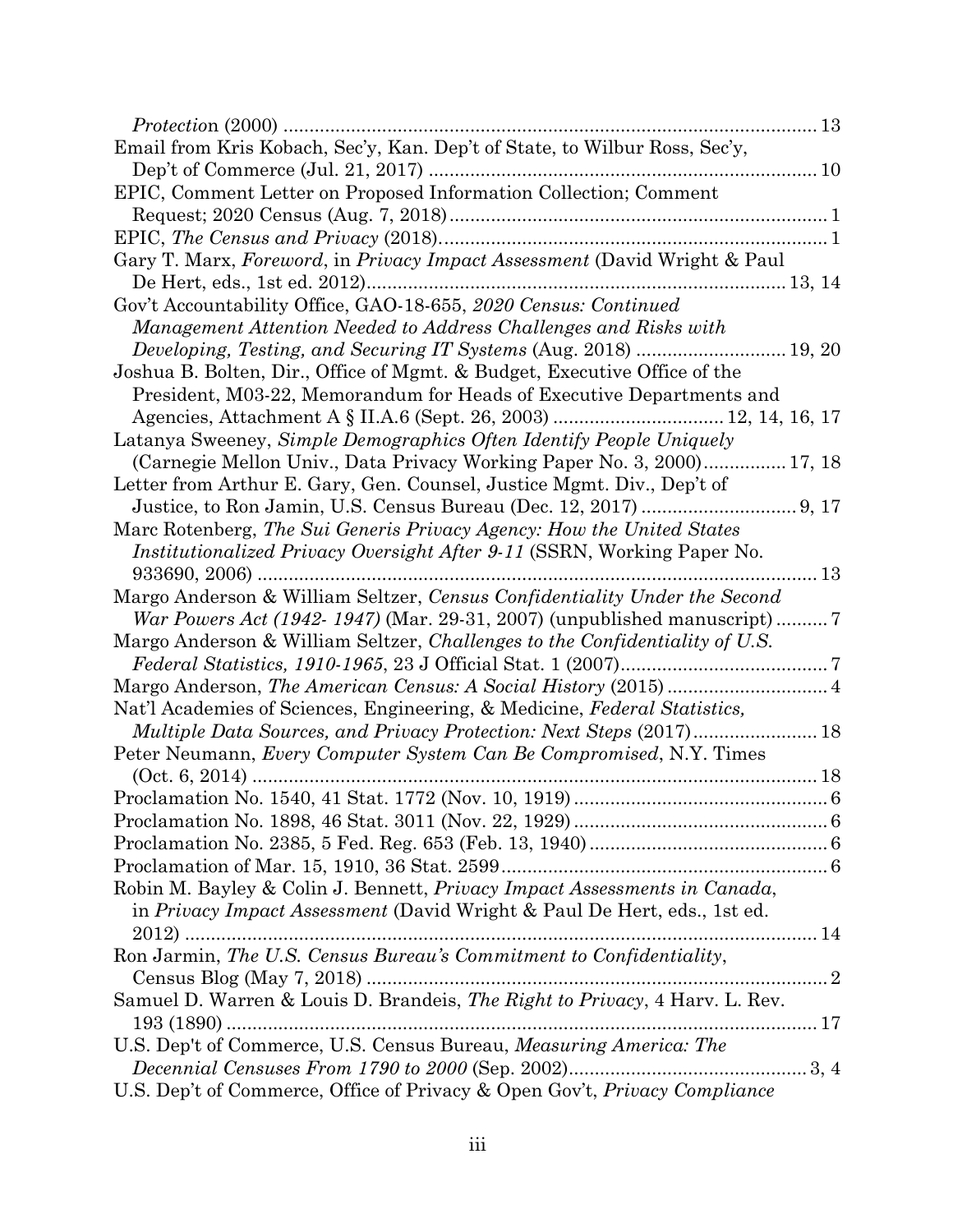| U.S. Dep't of Commerce, Office of Privacy & Open Gov't, U.S. Census Bureau                                                                                                                                                                                                                                                                                                                                               |  |
|--------------------------------------------------------------------------------------------------------------------------------------------------------------------------------------------------------------------------------------------------------------------------------------------------------------------------------------------------------------------------------------------------------------------------|--|
| Privacy Impact Assessments (PIAs) and Privacy Threshold Analysis (PTA)                                                                                                                                                                                                                                                                                                                                                   |  |
|                                                                                                                                                                                                                                                                                                                                                                                                                          |  |
| U.S. Dep't of Commerce, U.S. Census Bureau, <i>Policy on Conducting Privacy</i>                                                                                                                                                                                                                                                                                                                                          |  |
| $Impack\ Assessments\ (Nov.\ 11, 2005) \  \  \ldots \  \  \ldots \  \  \ldots \  \  \ldots \  \  \ldots \  \  \ldots \  \  \ldots \  \  \ldots \  \  \ldots \  \  \ldots \  \  \ldots \  \  \ldots \  \  \ldots \  \  \ldots \  \  \ldots \  \  \ldots \  \  \ldots \  \  \ldots \  \  \ldots \  \  \ldots \  \  \ldots \  \  \ldots \  \  \ldots \  \  \ldots \  \  \ldots \  \  \ldots \  \  \ldots \  \  \ldots \  \$ |  |
| U.S. Dep't of Commerce, U.S. Census Bureau, <i>Privacy Impact Assessment for</i>                                                                                                                                                                                                                                                                                                                                         |  |
| <i>the CEN08 Decennial Information Technology Division (DITD)</i> (Jun. 26,                                                                                                                                                                                                                                                                                                                                              |  |
|                                                                                                                                                                                                                                                                                                                                                                                                                          |  |
|                                                                                                                                                                                                                                                                                                                                                                                                                          |  |
| U.S. Dep't of Commerce, U.S. Census Bureau, <i>Technical Review of the Dep't</i>                                                                                                                                                                                                                                                                                                                                         |  |
| of Justice Request to Add Citizenship Question to the 2020 Census (Jan. 19,                                                                                                                                                                                                                                                                                                                                              |  |
|                                                                                                                                                                                                                                                                                                                                                                                                                          |  |
|                                                                                                                                                                                                                                                                                                                                                                                                                          |  |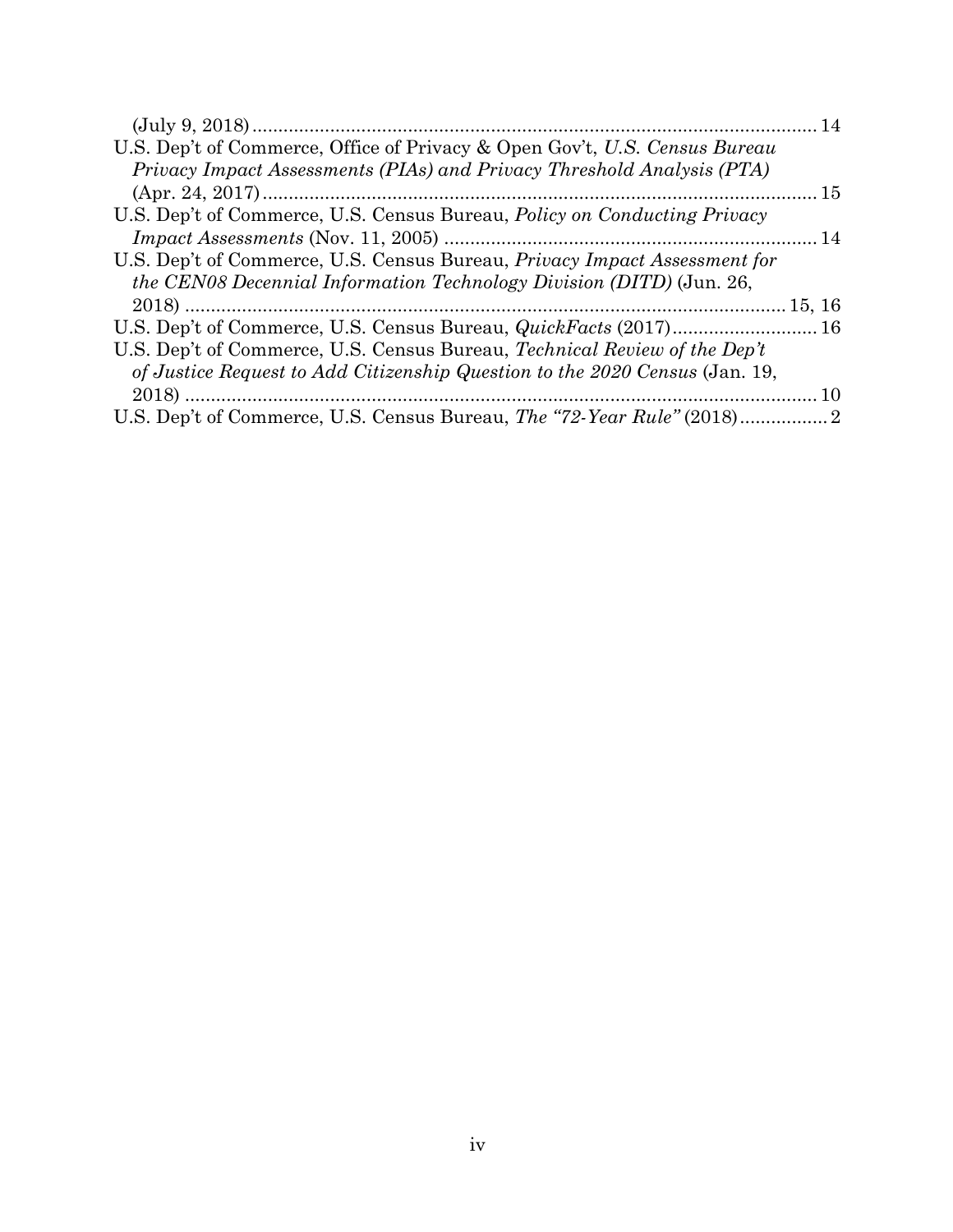#### **INTEREST OF THE AMICUS**

The Electronic Privacy Information Center ("EPIC") is a public interest research center established in 1994 to focus public attention on emerging privacy and civil liberties issues. EPIC frequently participates as *amicus curiae* in federal and state court cases that implicate emerging privacy issues. EPIC was directly involved in the 2004 effort to revise the Census Bureau "sensitive data" policy after an EPIC Freedom of Information Act lawsuit revealed that the DHS had acquired data on Arab Americans from the Census Bureau after 9-11. In formal comments to the Census Bureau this year, EPIC has opposed the decision to add a citizenship question to the 2020 census. *See* EPIC, Comment Letter on Proposed Information Collection; Comment Request; 2020 Census (Aug. 7, 2018).1 Through a FOIA request earlier this year, EPIC also uncovered emails from Kris Kobach urging Secretary Ross, on the direction of Steven Bannon, to add the citizenship question, and the Census Bureau's analysis of the impact of asking about citizenship. EPIC, *EPIC FOIA: EPIC Obtains Documents About Decision to Add Census Citizenship Question* (2018).2

The U.S. Census Bureau's collection of personal data implicates numerous privacy issues. *See* EPIC, *The Census and Privacy* (2018).3 History has shown that personal data, collected by the government through the census, can threaten individual rights. In some countries, the misuse of census data has produced

<sup>&</sup>lt;sup>1</sup> https://epic.org/apa/comments/EPIC-Census-2020-August2018.pdf.<br><sup>2</sup> https://epic.org/2018/06/epic-foia-epic-obtains-documen.html.<br><sup>3</sup> https://epic.org/privacy/census/.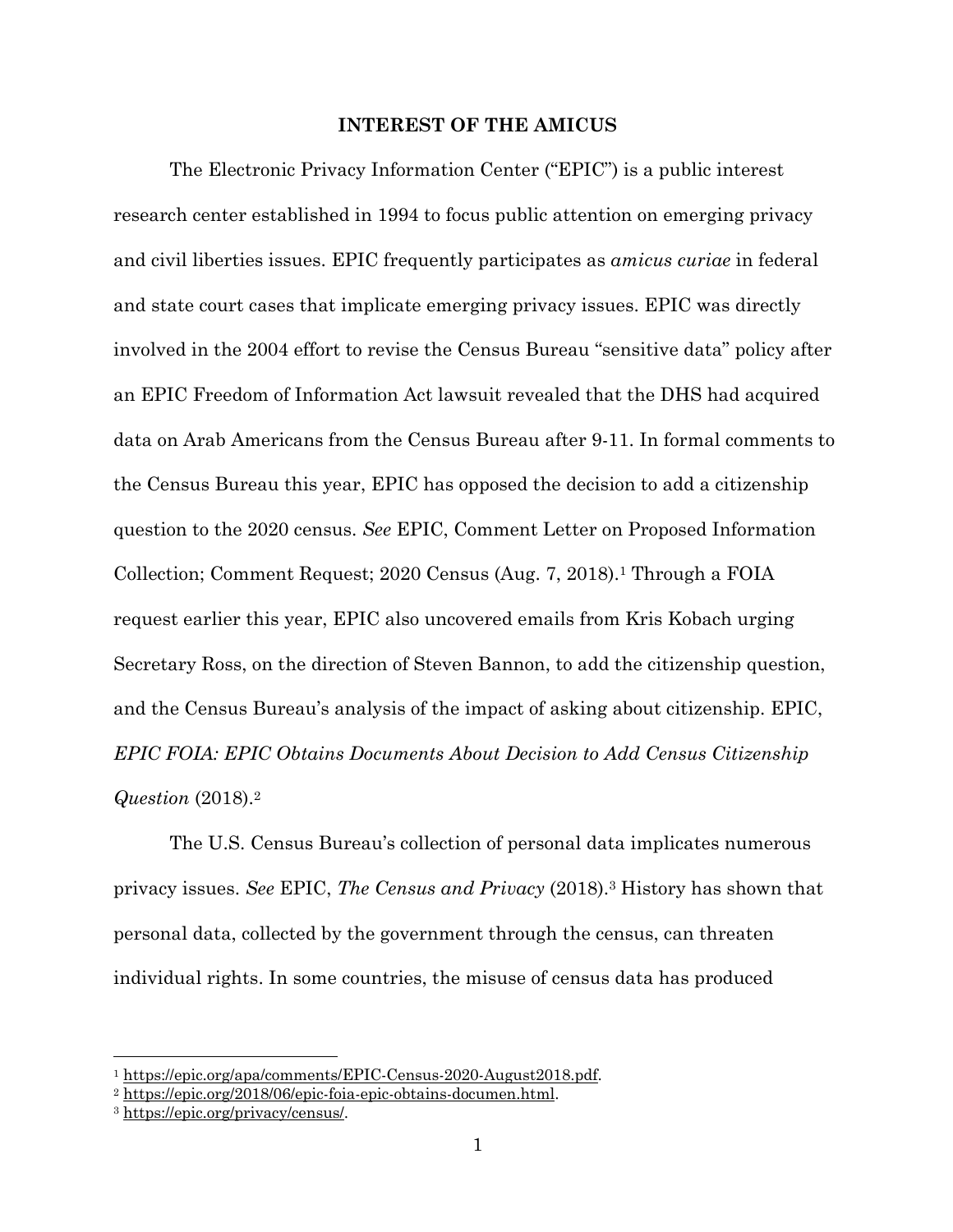horrific outcomes. The decision to add a citizenship question to the 2020 census should be suspended pending the completion of an updated Privacy Impact Assessment. The Bureau has failed to demonstrate that the collection of citizenship data will not undermine the rights of those who respond to the census.

#### **ARGUMENT**

EPIC supports the work of the Census Bureau and the use of aggregate data, derived from the census, in policymaking.4 The census helps ensure evidence-based policy decisions, and census data is the source of much political and economic planning in the United States. However, the accuracy and integrity of the census depends on the assurance that the personal information collected by the Census Bureau will be used only by the Bureau for purposes consistent with the census.

EPIC knows that the Census Bureau is committed to record confidentiality, Ron Jarmin, *The U.S. Census Bureau's Commitment to Confidentiality*, Census Blog  $(May 7, 2018)$ <sup>5</sup> and that some of the strictest privacy laws in the United States apply to census data. *See* 44 U.S.C. § 2108.6 But the addition of the citizenship question to the 2020 census raises substantial privacy concerns and threatens to

1

<sup>5</sup> https://census.gov/newsroom/blogs/director/2018/05/the\_u\_s\_census\_bure.html. 6 The Census Bureau cannot disclose "personally identifiable information about an individual to any other individual or agency until 72 years after it was collected for the decennial census" pursuant to a 1952 agreement between the Archivist of the United States and the Census Bureau Director, which was subsequently codified by Congress in 1978, Pub. L. 94-416, 92 Stat. 915 (Oct. 5, 1978). *See*  U.S. Dep't of Commerce, U.S. Census Bureau, *The "72-Year Rule"* (2018), https://www.census.gov/history/www/genealogy/decennial\_census\_records/the\_72\_year\_rule\_1.html.

<sup>4</sup> EPIC testified before the Commission on Evidence-Based Policymaking and called for the Commission to adopt innovative privacy safeguards to protect personal data and make informed public policy decisions. Marc Rotenberg, Commission on Evidence-Based Policymaking: Privacy Perspectives, before the National Academies of Science, Sep. 9, 2016, https://epic.org/privacy/wiretap/RotenbergCEBP-9-16.pdf.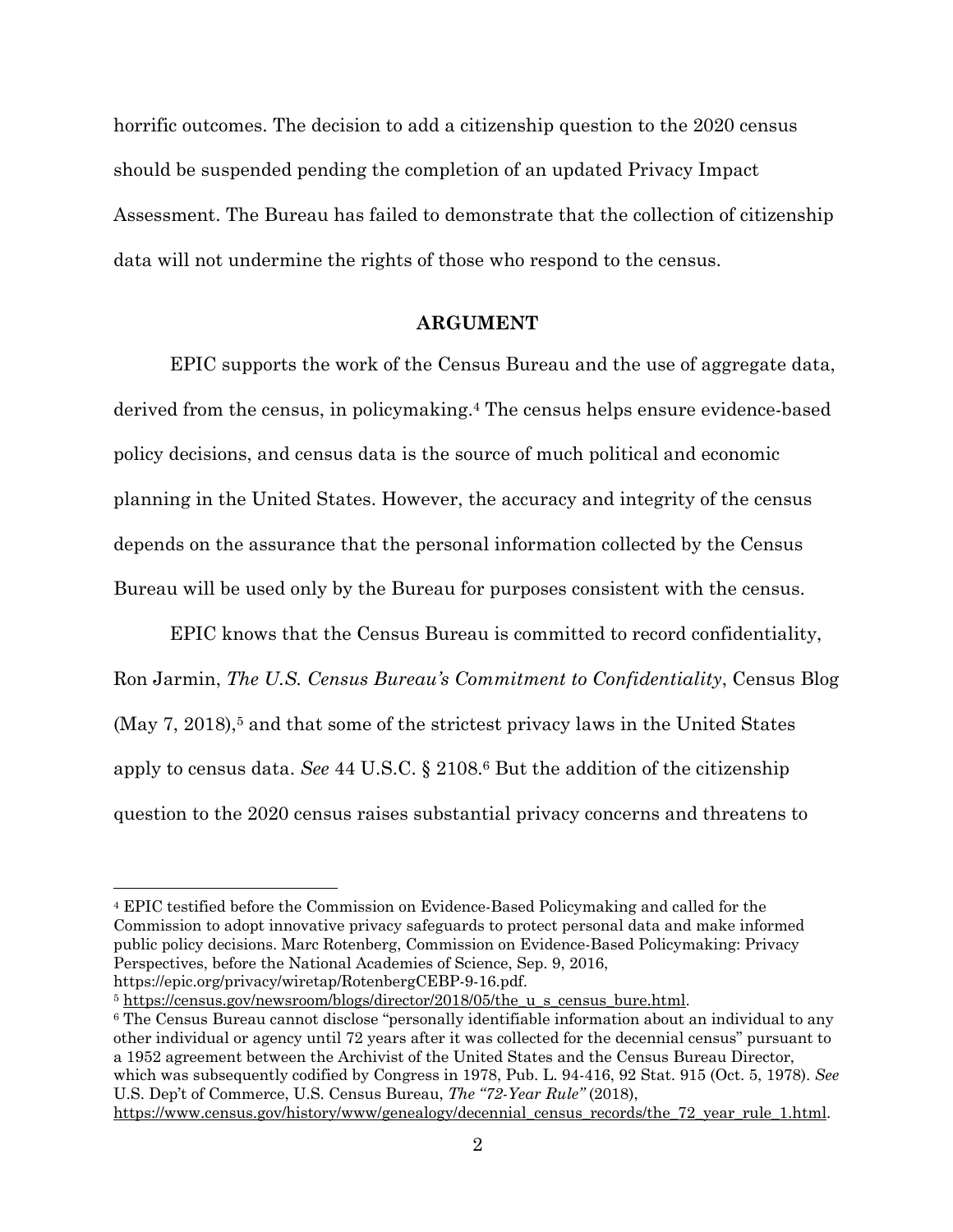undermine the accuracy and integrity of the census. And the Census Bureau has failed to satisfy its privacy obligations including, in particular, its obligations under the E-Government Act of 2002. The Bureau simply failed to assess the privacy risks of the citizenship question, perhaps the single most controversial change in the 2020 census.

## **I. Privacy protection ensures the accuracy, integrity, and reliability of the census.**

As the Supreme Court has recognized, "[a]lthough Congress has broad power to require individuals to submit responses, an accurate census depends in large part on public cooperation. To stimulate that cooperation Congress has provided assurances that information furnished . . . by individuals is to be treated as confidential." *Baldrige v. Shapiro*, 455 U.S. 345, 354 (1982). But as technology and the format of the census evolve, so too do the privacy risks. The history of the census shows that it is essential to protect privacy in order to conduct an accurate census.

The first census in 1790 consisted of just six questions: the name of the head of the household and the number of inhabitants who were free white males 16 years and older, free white males under 16 years, free white females, free persons of any other color, and enslaved persons. U.S. Dep't of Commerce, U.S. Census Bureau, *Measuring America: The Decennial Censuses From 1790 to 2000* 5 (Sep. 2002).7 From 1790 through 1840, no individual-level data was collected through the census. *Id*. at 6–7. During this period, a copy of the census schedule was posted in "two of the most public places" in each division for anyone to inspect. Act of Mar. 1, 1790

<sup>7</sup> *Available at* https://www.census.gov/history/pdf/measuringamerica.pdf.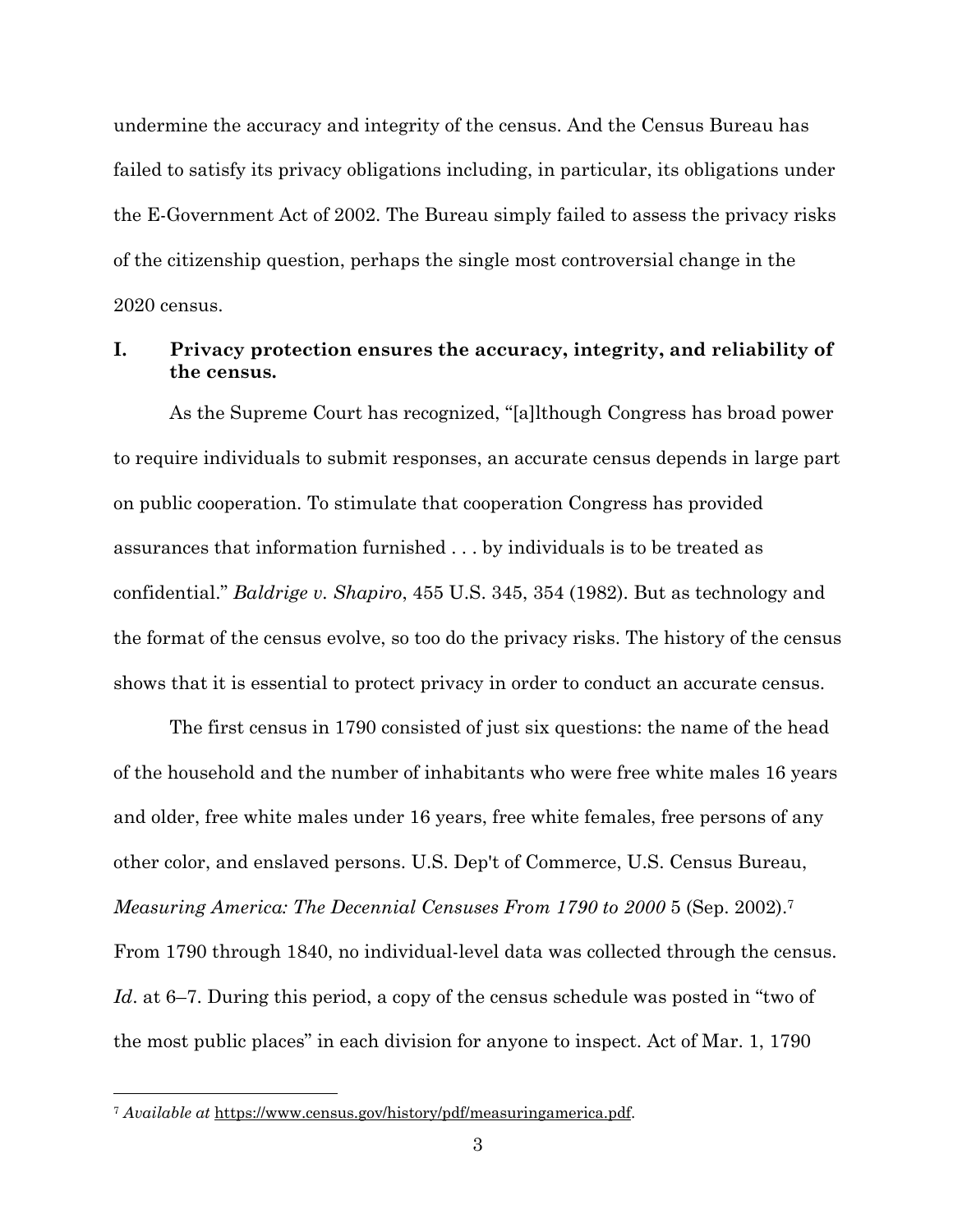(for the enumeration of the inhabitants of the United States), ch. 2, § 7, 1 Stat. 101, 103; Act of Feb. 28, 1800 (to provide for the Second Census or enumeration of the inhabitants of the United States), ch. 13, § 7, 2 Stat. 11, 13; Act of Mar. 26, 1810 (providing for the Third Census or enumeration of the inhabitants of the United States), ch. 17, § 7, 2 Stat. 564, 568; Act of Mar. 14, 1820 (to provide for taking the Fourth Census, or enumeration of the inhabitants of the United States, and for other purposes), ch. 24, § 7, 3 Stat. 548, 552; Act of Mar. 23, 1830 (to provide for taking the Fifth Census or enumeration of the inhabitants of the United States), ch. 40, § 7, 4 Stat. 383, 387; Act of Mar. 3, 1839 (to provide for taking the Sixth Census or enumeration of the inhabitants of the United States), ch. 78, § 7, 5 Stat. 331, 335.

The scope of the census greatly expanded in 1850, as did concerns over privacy. Congress established a central processing office for census statistics, the Census Board, which was also delegated responsibility to design the 1850 census questions. Act of Mar. 3, 1849 (to make arrangements for taking the Seventh Census), ch. 115, 9 Stat. 402; *see also* Margo Anderson, *The American Census: A Social History* 42 (2015). After lobbying from a group of scholars and statisticians, the Board restructured the census to collect individual-level data. Anderson, *supra*, at 43. For the first time, the census required the names of every individual in a household, along with their age, sex, race, profession, place of birth, and whether the individual was "deaf and dumb, blind, insane, idiotic, [a] pauper, or [a] convict." *Measuring America*, *supra*, at 9–11. Census workers were no longer to post the completed schedules in public; instead, they were instructed about the importance

4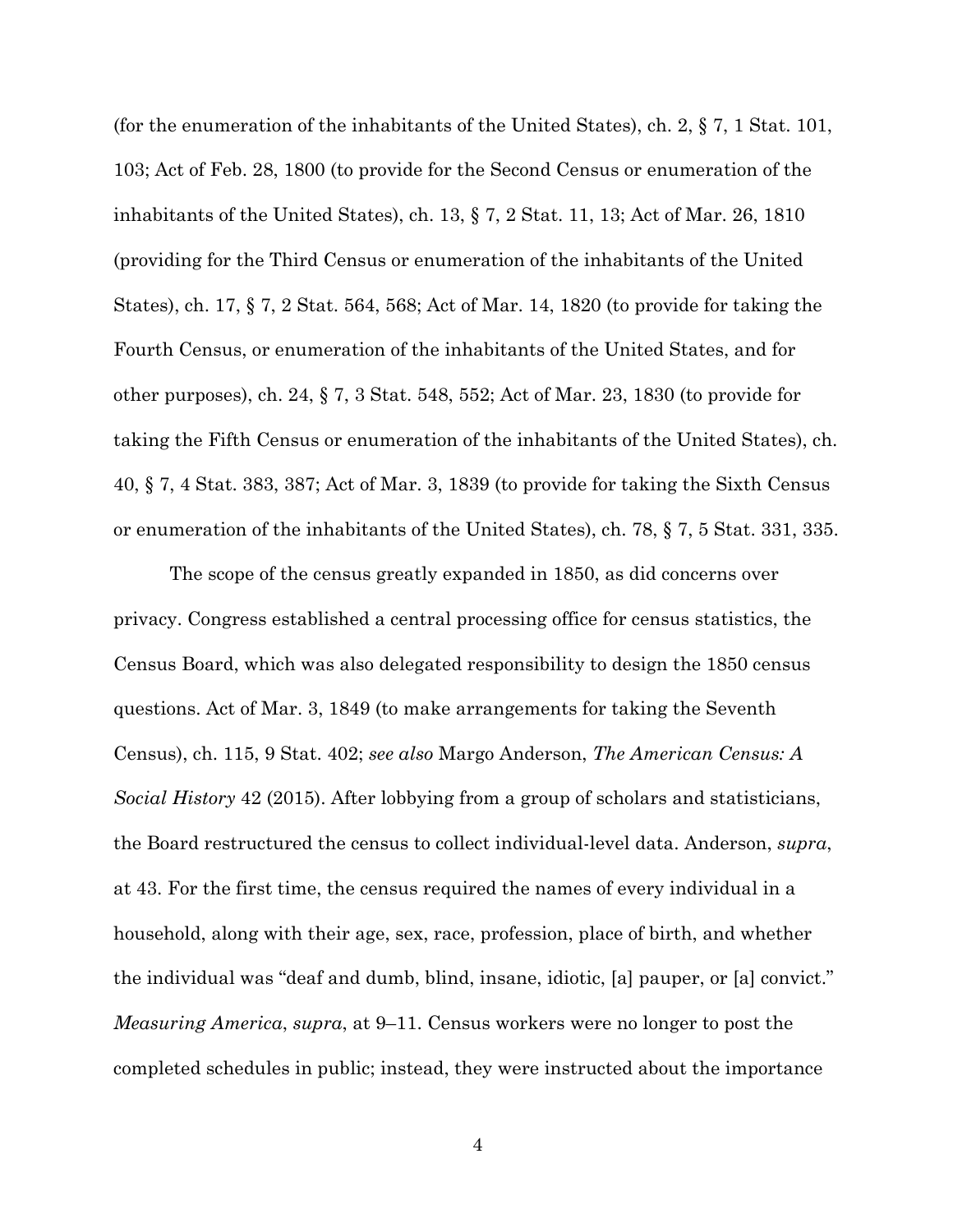of confidentiality. Carroll D. Wright & William C. Hunt, *History and Growth of the United States Census: 1790-1890*, S. Doc. No. 56-194, at 148–50 (1900). The Census

Board informed its marshals and assistants:

Information has been received at this office that in some cases unnecessary exposure has been made by the assistant marshals with reference to the business and pursuits, and other facts relating to individuals, merely to gratify curiosity, or the facts applied to the private use or pecuniary advantage of the assistant, to the injury of others. Such a use of the returns was neither contemplated by the act itself nor justified by the intentions and designs of those who enacted the law. No individual employed under sanction of the Government to obtain these facts has a right to promulgate or expose them without authority.

Id. at 150. The Census Office established other similar prohibitions in the years to come. In 1870, census takers were warned that "[n]o graver offense can be committed by assistant marshals than to divulge information acquired in the discharge of their duty. All disclosure should be treated as strictly confidential." *Id*. at 156. For the 1880 census, Congress added a confidentiality clause to the oath of office for enumerators, requiring them to swear that they would "not disclose any information contained in the schedules, lists, or statements obtained by [them] to any person or persons, except to [their] superior officers." Act of Mar. 3, 1879 (to provide for taking the tenth and subsequent censuses), ch. 195, § 7, 20 Stat. 473, 475. Breaking this oath, or communicating "any statistics of property or business" to a person not authorized to receive that information, was a misdemeanor carrying a fine up to \$500. *Id*. at § 12. The 1890 census law removed "of property or business," forbidding communication of any information without authorization. Act of Mar. 1, 1889 (to provide for taking the eleventh and subsequent censuses), ch. 319, §13, 25 Stat. 760, 764.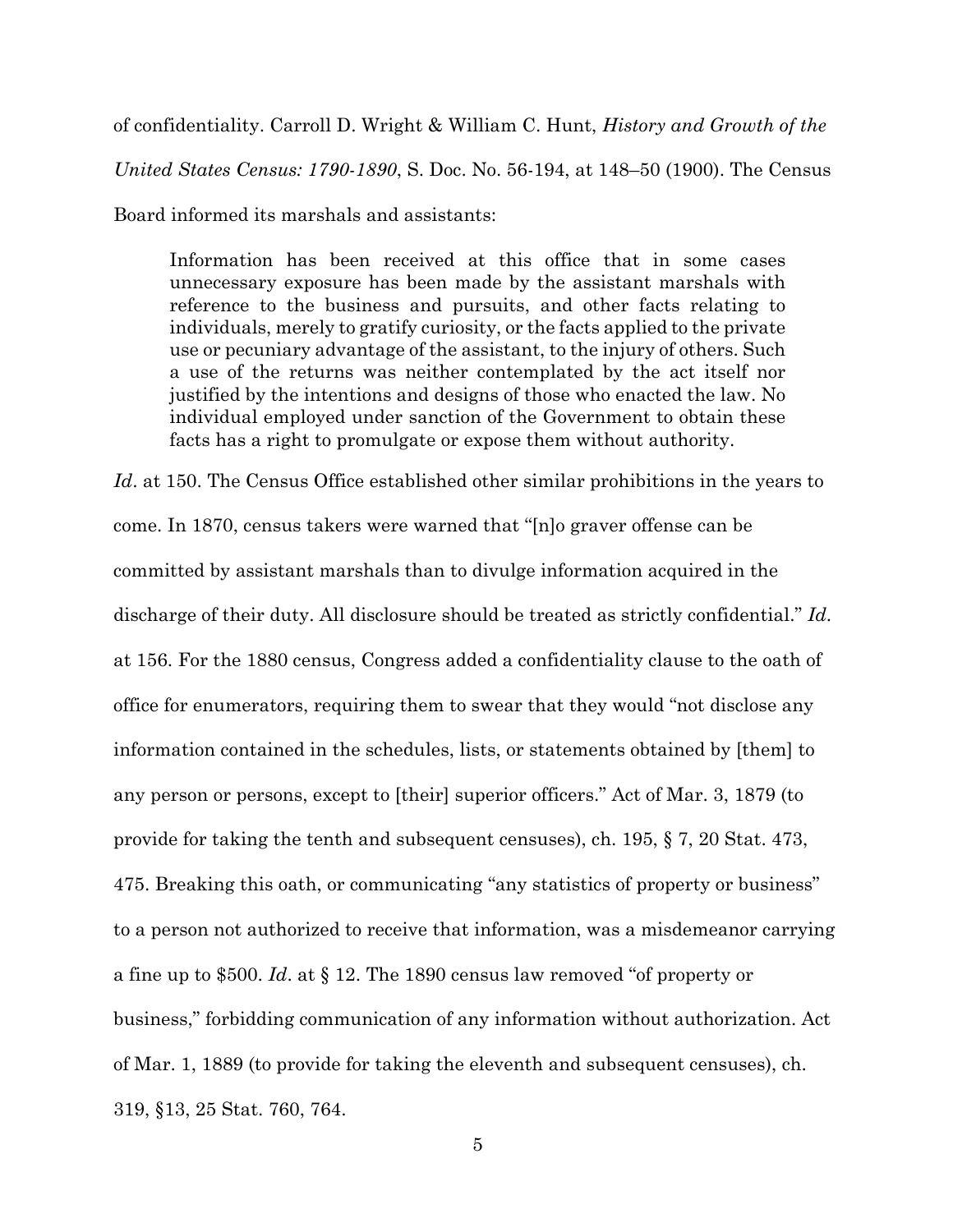Census privacy concerns continued into the early twentieth century.

President Taft's proclamation on the 1910 census reveals a general fear not only that census takers would disclose individuals' responses, but also that the federal government would use census data for law enforcement purposes:

The sole purpose of the census is to secure general statistical information regarding the population and resources of the country, and replies are required from individuals only in order to permit the compilation of such general statistics. The census has nothing to do with taxation, with army or jury service, with the compulsion of school attendance, with the regulation of immigration, or with the enforcement of any national, state, or local law or ordinance, nor can any person be harmed in any way by furnishing the information required. There need be no fear that any disclosure will be made regarding any individual person or his affairs. For the due protection of the rights and interest of the persons furnishing information, every employee of the Census Bureau is prohibited, under heavy penalty, from disclosing any information which may thus come to his knowledge.

Proclamation of Mar. 15, 1910, 36 Stat. 2599. Subsequent presidents, including

Woodrow Wilson in 1920, Herbert Hoover in 1930 and Franklin Roosevelt in 1940,

would use almost the exact same language in their proclamations, indicating that

the federal government continued to believe that assurances of privacy were

integral to an accurate census. Proclamation No. 1540, 41 Stat. 1772 (Nov. 10,

1919); Proclamation No. 1898, 46 Stat. 3011, 3012 (Nov. 22, 1929); Proclamation No.

2385, 5 Fed. Reg. 653 (Feb. 13, 1940).

Nevertheless, census data was used during this period for non-census

purposes. The 1910 census law prohibited the use of information supplied by

businesses for non-statistical, non-census purposes, but there was no such

prohibition regarding individual citizen data. Act of Jul. 2, 1909 (to provide for the

expenses of the Thirteenth December Census, and for other purposes), ch. 2, § 25,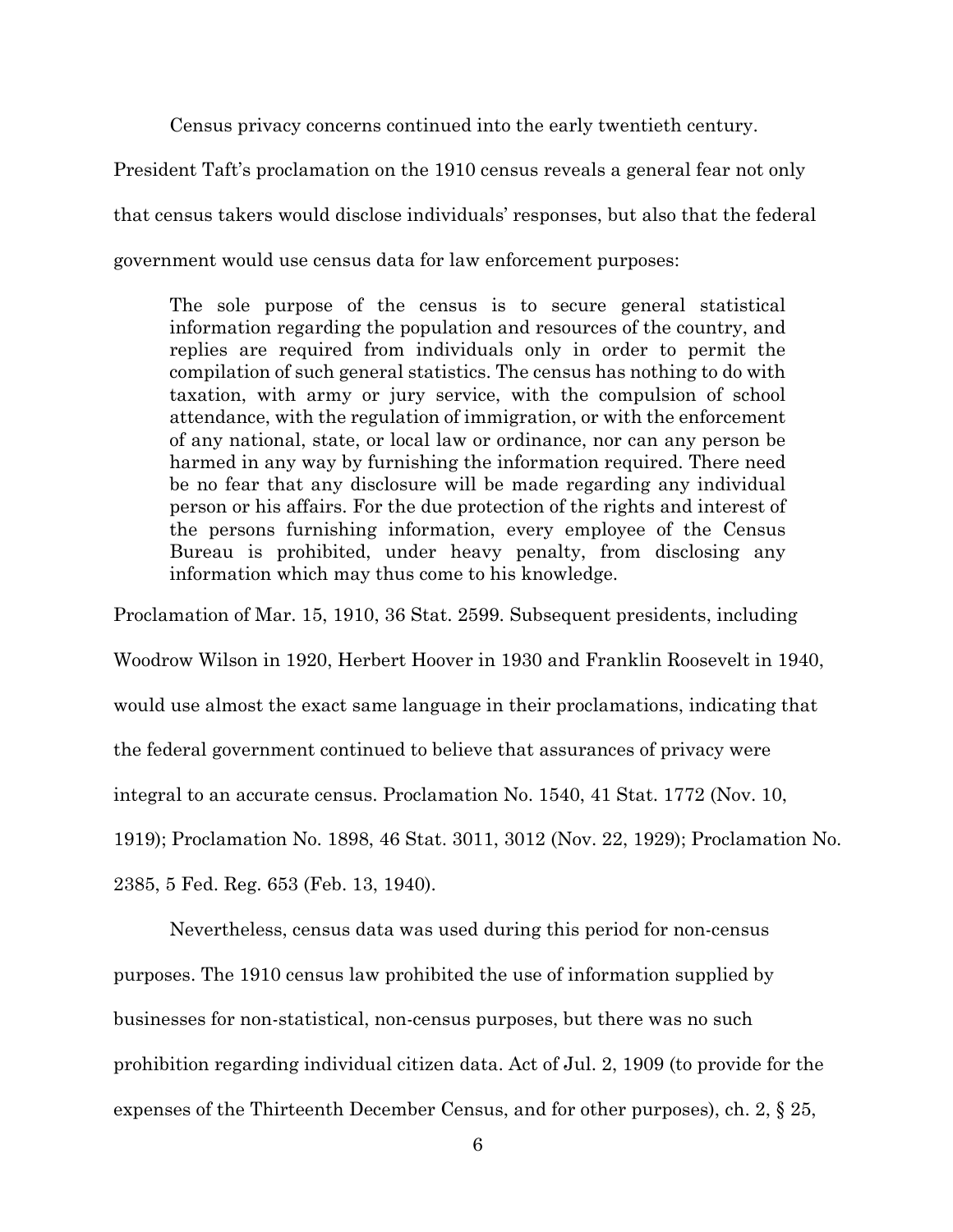36 Stat. 1, 9. As a result, during World War I, the Census Bureau did in fact disclose census records to the Department of Justice and local draft boards to help enforce the draft. Margo Anderson & William Seltzer, *Challenges to the Confidentiality of U.S. Federal Statistics, 1910-1965*, 23 J Official Stat. 1, 6–7 (2007). Similarly, in 1920, the Department of Justice requested census data about individuals' citizenship for use in deportation cases. *Id.* at 8–9. In 1930, Congress passed a census law that would become known as Title 13, which prohibited the Census Bureau from publishing any data identifying individuals. Act of Jun. 18, 1929 (to provide for the fifteenth and subsequent decennial censuses and to provide for apportionment of Representatives in Congress), ch. 28, § 11, 46 Stat. 21, 25. However, the Second War Powers Act weakened this restriction and permitted the Census Bureau in 1943 to provide the U.S. Secret Service with the names, addresses, occupations, and citizenship status of every Japanese-American residing in the Washington, D.C. area. Margo Anderson & William Seltzer, *Census Confidentiality Under the Second War Powers Act (1942- 1947)* 16 (Mar. 29-31, 2007) (unpublished manuscript).8 The Census Bureau also provided the War Department with census-block level data on Japanese-Americans residing in western states to facilitate their internment. Comm'n on Wartime Relocation and Internment of Civilians, *Personal Justice Denied* 104-05 (1982).

The digital era presented new challenges for federal recordkeeping, including the census, and animated Congress to pass the Privacy Act in 1974. The Privacy Act

<sup>8</sup> *Available at* http://studylib.net/doc/7742798/census-confidentiality-under-the-second-war-powers.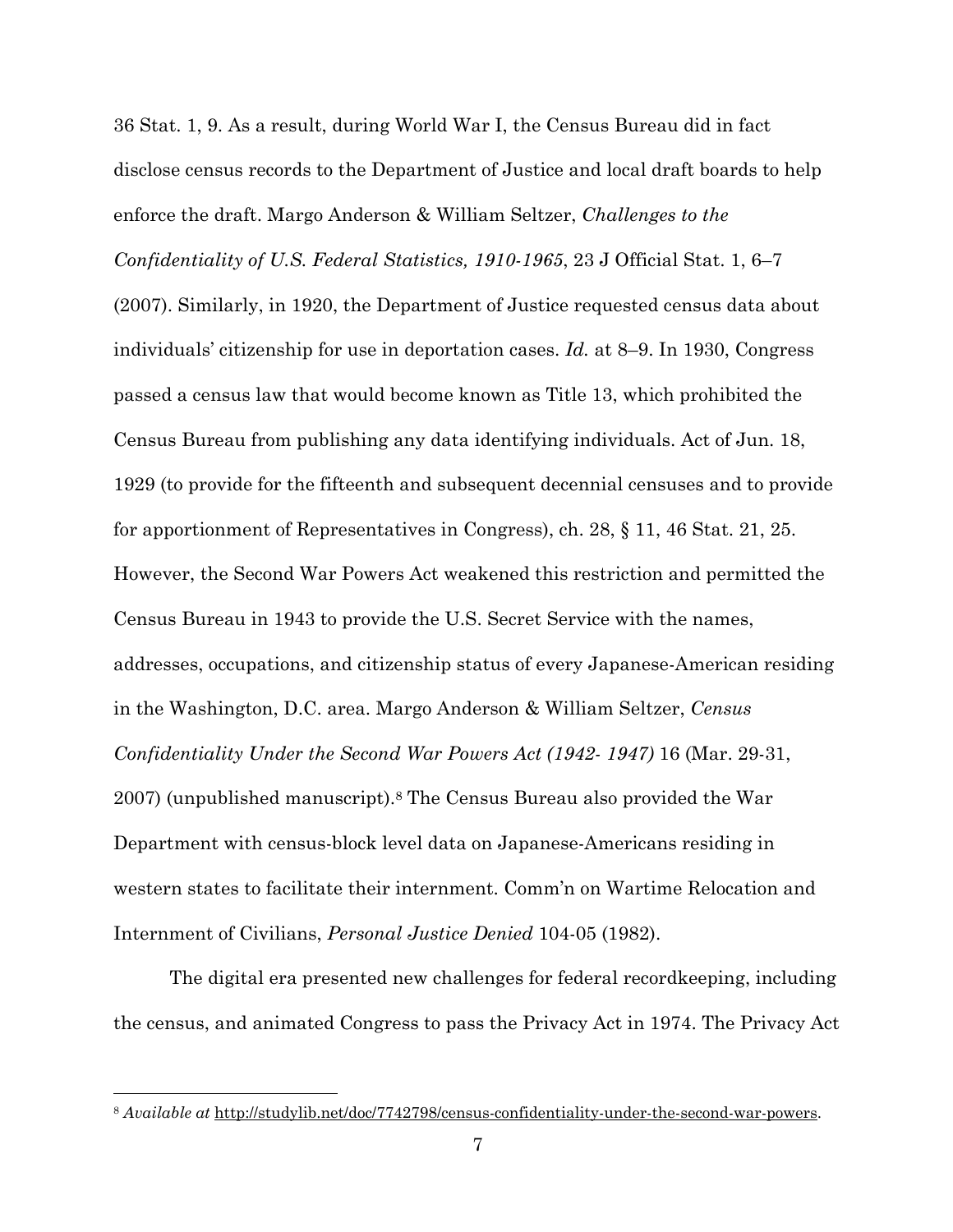was the legislative culmination of extensive research into the many threats to individual privacy and autonomy posed by the use of increasingly powerful computing systems and databases. One of the most influential studies to which the Congress looked when drafting the Privacy Act was the 1973 "HEW Report." U.S. Dep't. of Health, Educ. & Welfare, Secretary's Advisory Committee on Automated Personal Data Systems, *Records, Computers, and the Rights of Citizens* (1973).9 The federal advisory committee that produced the report sought to determine the limitations that should be placed on the application of computer technology to record keeping about citizens. *Id.* at 33. The advisory committee foresaw that sensitive and personal information could be compromised when compiled into vast databases that lacked regulatory oversight. *Id.* at 28. Ultimately, the HEW Report outlined a series of recommendations that became the basis of the Privacy Act of 1974.

While federal privacy protections have expanded since World War II, there continues to be a risk of misuse of census data. A 2004 EPIC Freedom of Information Act lawsuit revealed that the Census Bureau had provided the Department of Homeland Security with a list of cities containing more than 1,000 Arab-American residents as well as a zip-code level breakdown of Arab-American populations throughout the United States, sorted by country of origin. EPIC, *Department of Homeland Security Obtained Data on Arab Americans From Census Bureau*;10 Lynette Clemetson, *Homeland Security Given Data on Arab-Americans*,

<sup>&</sup>lt;sup>9</sup> *Available at* <u>https://www.epic.org/privacy/hew1973report/</u>.<br><sup>10</sup> https://epic.org/privacy/census/foia.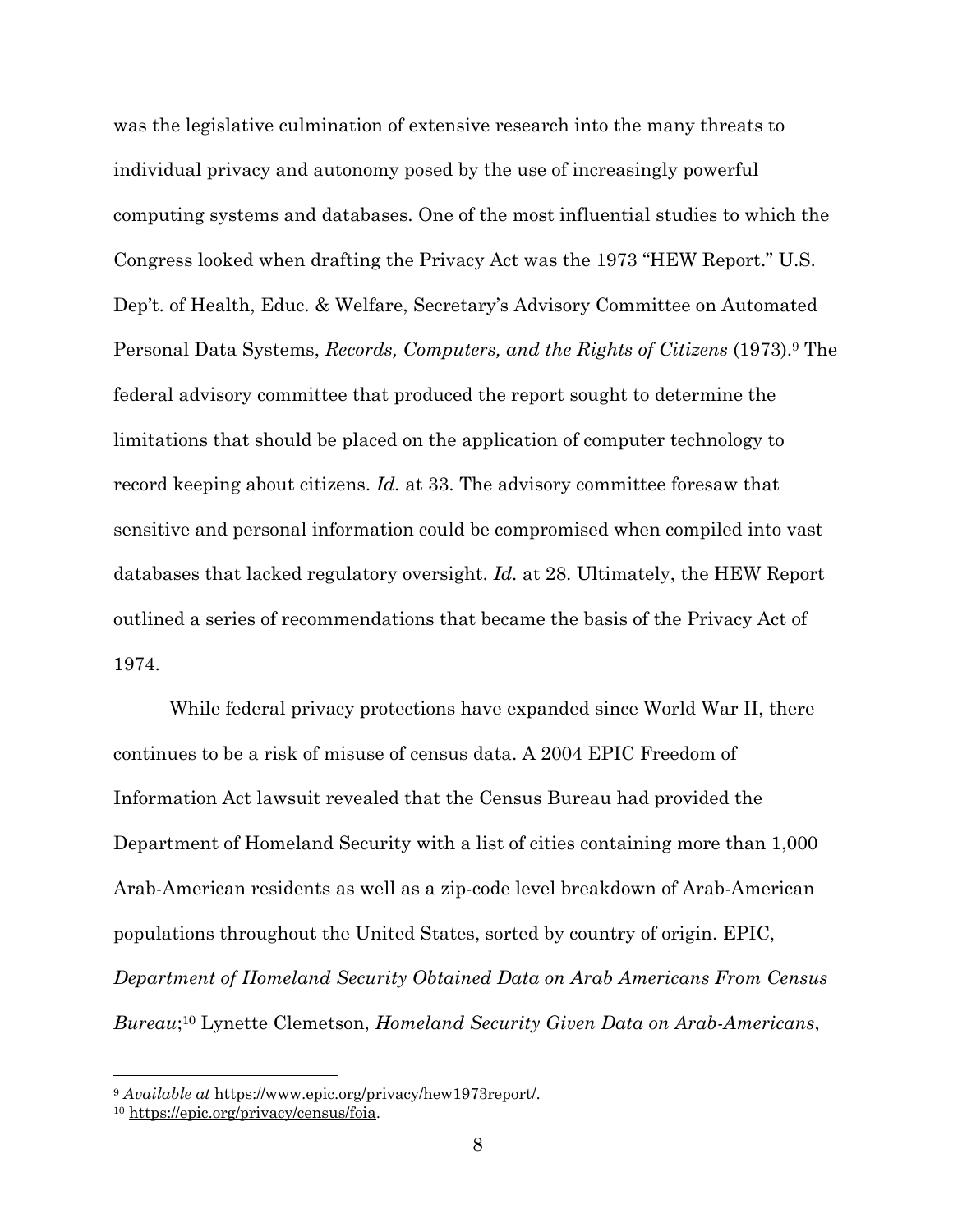N.Y. Times (Jul. 30, 2004).11 While the Census Bureau and Customs and Border Protection revised their data request policies following EPIC's FOIA case, many Americans are justifiably fearful that their census responses will be used against them by other federal agencies, which can lead individuals to provide false or incomplete information. U.S. Customs and Border Protection, *Policy for Requesting Information of a Sensitive Nature from the Census Bureau* (Aug. 9, 2004);<sup>12</sup> Census Bureau News, *U.S. Census Bureau Announces Policy Regarding Sensitive Data*, press release CB04-145, August 30, 2004; Lynette Clemetson, *Census Policy On Providing Sensitive Data Is Revised*, N.Y. Times, (Aug. 31, 2004);<sup>13</sup> Mikelyn Meyers, Center for Survey Management, *U.S. Census Bureau, Presentation on Respondent Confidentiality Concerns and Possible Effects on Response Rates and Data Quality for the 2020 Census*, presented at National Advisory Committee on Racial, Ethnic, and Other Populations Fall Meeting (Nov. 2, 2017).14

Given EPIC's earlier monitoring of the misuse of census data after 9-11, it is not difficult to see the risk in the decision to add the citizenship question to the 2020 census. Communications between the Department of Commerce, the Department of Justice, and the White House indicate that the Government plans to use answers to questions about citizenship for purposes unrelated to the census. The Department of Justice intends to use the citizenship data in enforcing Section 2 of the Voting Rights Act. Letter from Arthur E. Gary, Gen. Counsel, Justice Mgmt.

<sup>&</sup>lt;sup>11</sup>http://www.nytimes.com/2004/07/30/us/homeland-security-given-data-on-arab-americans.html<br><sup>12</sup>https://epic.org/privacy/census/foia/policy.pdf.<br><sup>13</sup>http://www.nytimes.com/2004/08/31/us/census-policy-on-providing-sensitiv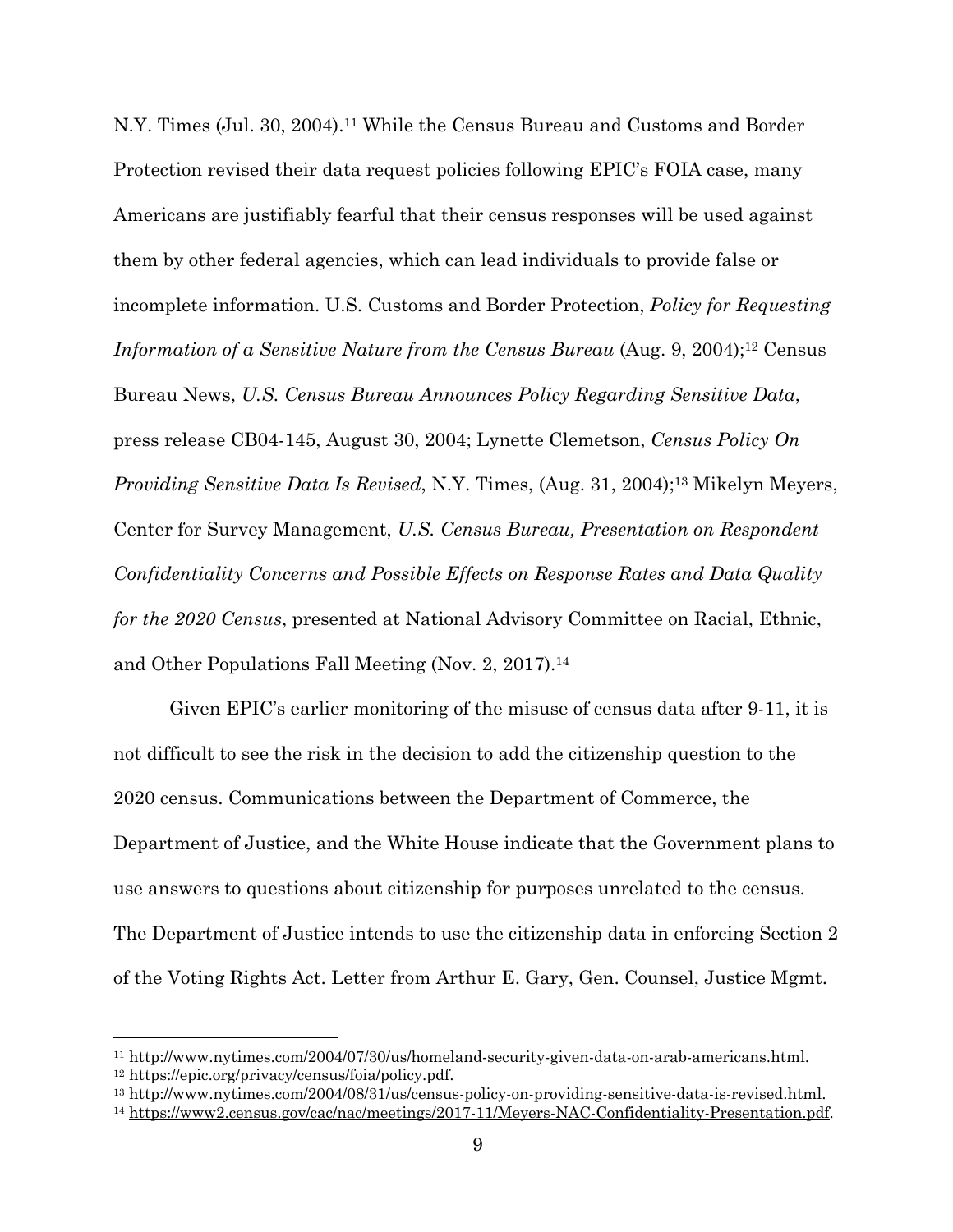Div., Dep't of Justice, to Ron Jamin, U.S. Census Bureau, at 1 (Dec. 12, 2017).<sup>15</sup> Through a FOIA request earlier this year, EPIC obtained emails that revealed that Kris Kobach, former Vice Chair of the now-defunct Presidential Advisory Commission on Election Integrity, urged Secretary Ross to add the citizenship question "on the direction of Steven Bannon," which indicates that interest in the citizenship question was not confined to the Department of Justice. Email from Kris Kobach, Sec'y, Kan. Dep't of State, to Wilbur Ross, Sec'y, Dep't of Commerce (Jul. 21, 2017).16

EPIC's FOIA request also revealed a Census Bureau analysis of the impact of asking the citizenship question. U.S. Dep't of Commerce, U.S. Census Bureau, *Technical Review of the Dep't of Justice Request to Add Citizenship Question to the 2020 Census* (Jan. 19, 2018).17 The Bureau concluded that adding a citizenship question is "very costly, harms the quality of the census count, and would use substantially less accurate citizenship status data than are available" from other government sources. *Id*. at 1. While the nine-page report shows that the Census Bureau considered, on some level, the consequences for accuracy in adding a census question, the Bureau has not given the same consideration to the privacy risks associated with the addition.

<sup>&</sup>lt;sup>15</sup> https://www.documentcloud.org/documents/4340651-Text-of-Dec-2017-DOJ-letter-to-Census.html.<br><sup>16</sup> https://epic.org/foia/censusbureau/EPIC-18-03-22-Census-Bureau-FOIA-20180611-Production-

Kobach-Emails.pdf. 17 https://epic.org/foia/censusbureau/EPIC-18-03-22-Census-Bureau-FOIA-20180611-Production-Technical-Review-Memo.pdf.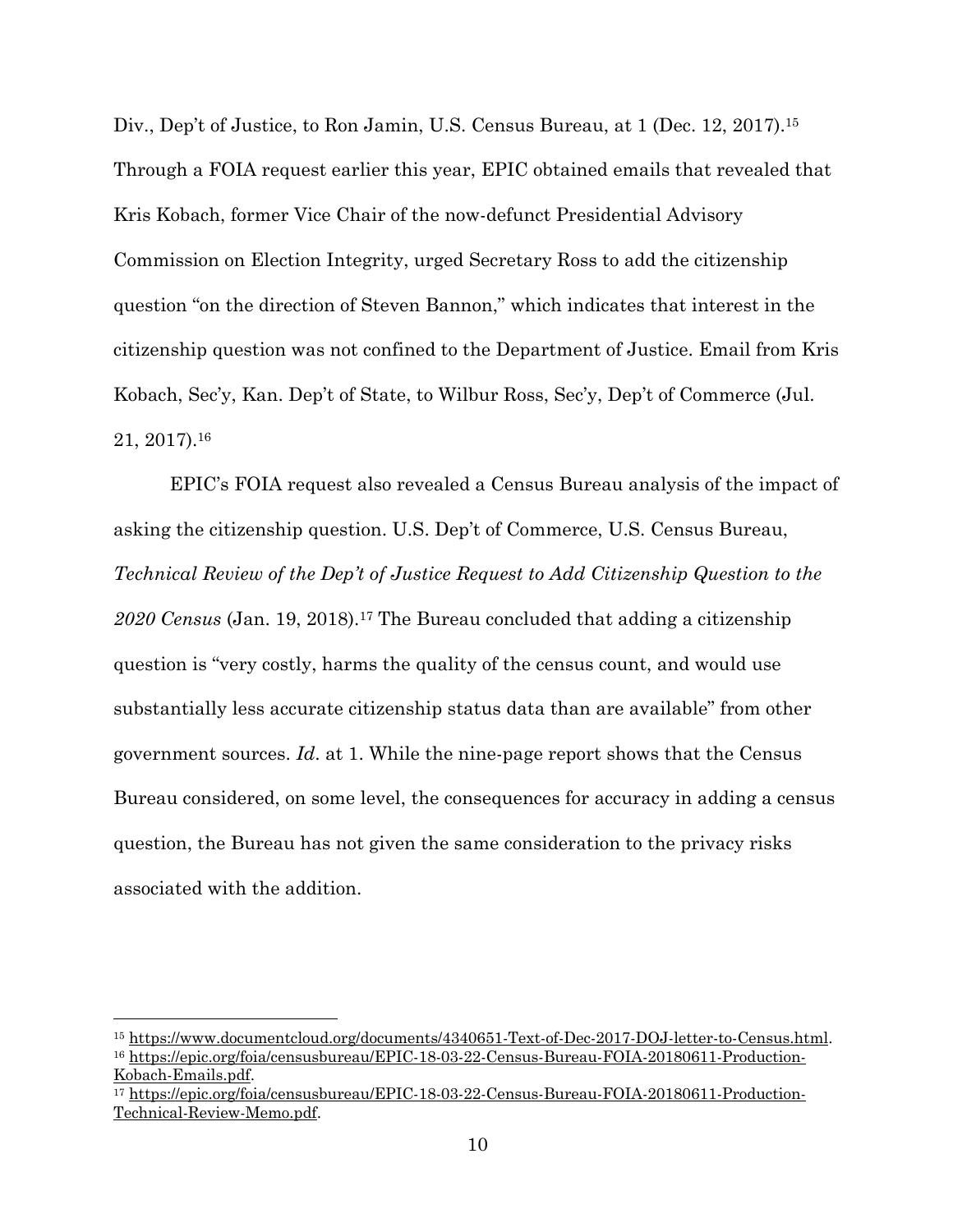**II. The Census Bureau did not conduct a Privacy Impact Assessment that assessed the addition of the citizenship question as required by the E-Government Act of 2002.** 

The Census Bureau cannot lawfully collect citizenship information because it failed to conduct an adequate Privacy Impact Assessment ("PIA") as mandated by the E-Government Act of 2002, Pub. L. No. 107-347, 116 Stat. 2899. The Bureau issued a cursory PIA for the division that maintains and processes census response data, but the Bureau entirely failed to address the security risks posed by collecting citizenship information or the possibility that such data could be transferred to other agencies and used for purposes unrelated to the census.

# **A. Agencies must conduct and publish a comprehensive Privacy Impact Assessment before collecting personally identifiable information or imposing new privacy risks.**

Under section 208 of the E-Government Act, federal agencies (including the Census Bureau) must conduct, ensure the review of, and publish a Privacy Impact Assessment *before* "initiating a new collection of information" that will be digitally stored or transmitted "in an identifiable form."<sup>18</sup> E-Government Act  $\S 208(b)(1)(A)$ -(B). A PIA, as defined by the Office of Budget and Management ("OMB"), is

[A]n analysis of how information is handled: (i) to ensure handling conforms to applicable legal, regulatory, and policy requirements regarding privacy, (ii) to determine the risks and effects of collecting, maintaining and disseminating information in identifiable form in an electronic information system, and (iii) to examine and evaluate protections and alternative processes for handling information to mitigate potential privacy risks.

<sup>&</sup>lt;sup>18</sup> Agencies must also conduct and publish a PIA before "developing or procuring information" technology that collects, maintains, or disseminates information that is in an identifiable form[.]" E-Government Act  $\S 208(b)(1)(A)(i)$ .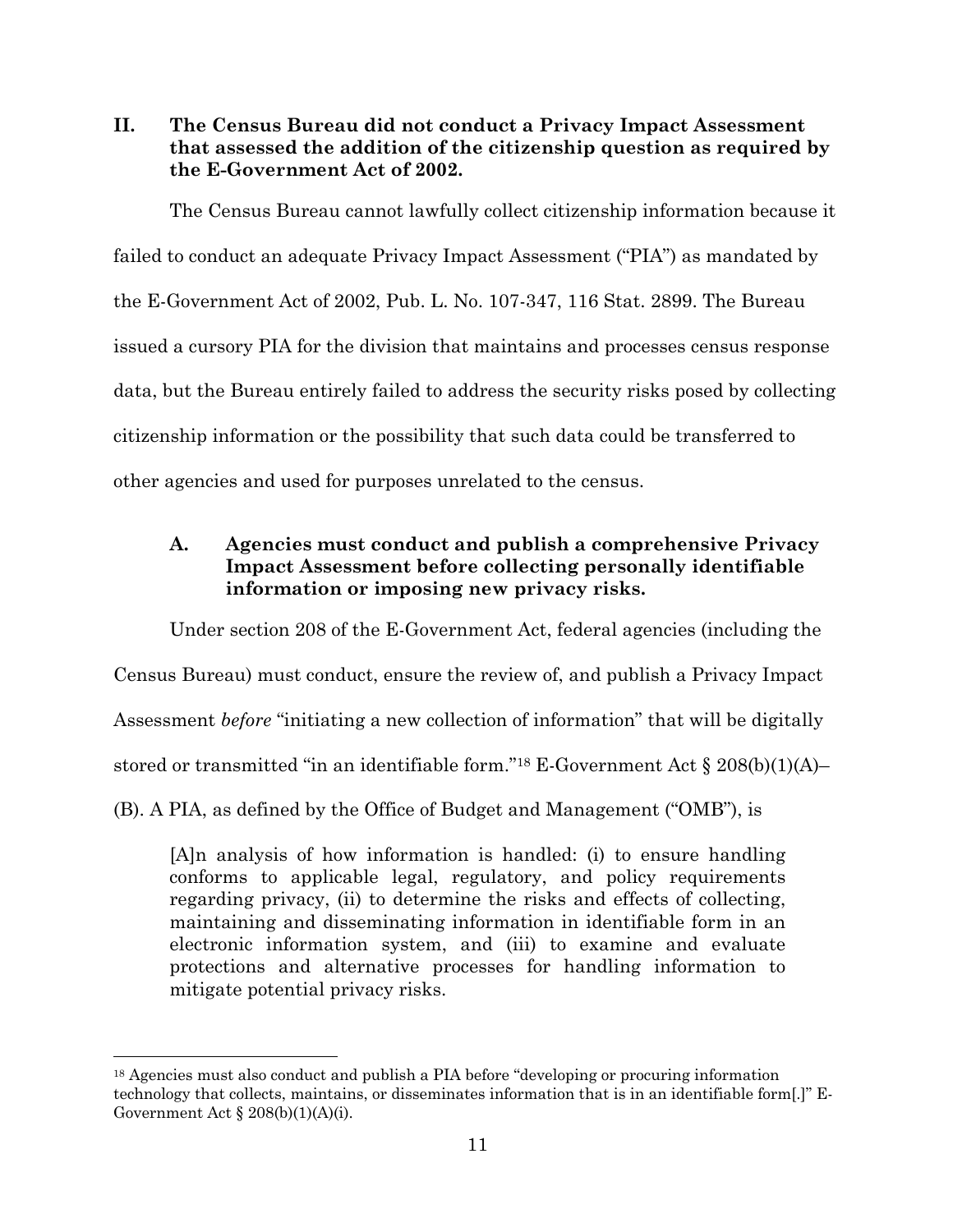Joshua B. Bolten, Dir., Office of Mgmt. & Budget, Executive Office of the President, M03-22, Memorandum for Heads of Executive Departments and Agencies, Attachment A § II.A.6 (Sept. 26, 2003) ("OMB Guidance"). Section 208, in mandating that a PIA be conducted and published before an agency collects personally identifiable information, serves Congress's dual objectives under the E-Government Act of "mak[ing] the Federal Government more transparent and accountable," and "ensur[ing] sufficient protections for the privacy of personal information as agencies implement citizen-centered electronic Government." E-Government Act §§ 2(b)(9), 208(a).

To satisfy section 208, a Privacy Impact Assessment must disclose, *inter alia*, "what information is to be collected"; "why the information is being collected"; "the intended use [by] the agency of the information"; "with whom the information will be shared"; "what notice or opportunities for consent would be provided"; and "how the information will be secured." E-Government Act  $\S 208(b)(2)(B)(ii)$ . Crucially, the PIA must be "commensurate with the size of the information system being assessed, the sensitivity of information that is in an identifiable form in that system, and the risk of harm from unauthorized release of that information[.]" E-Government Act §  $208(b)(2)(B)(i)$ . "Simply put, a privacy impact assessment seeks to set forth, in as much detail as required to promote necessary understanding, the essential components of any personal information system or any system that contains significant amounts of personal information." David Flaherty, *Privacy Impact* 

12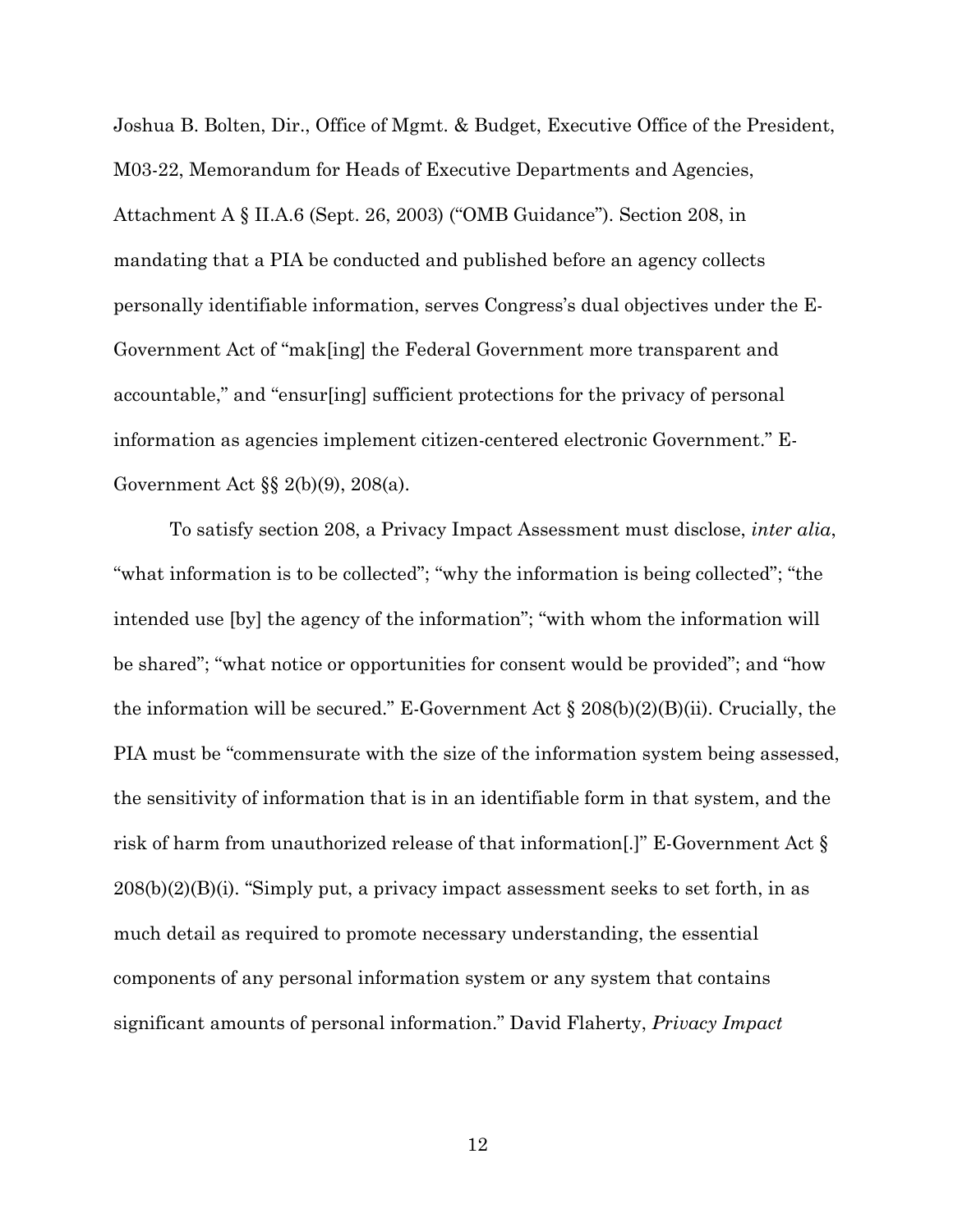#### *Assessments: An Essential Tool for Data Protectio*n (2000).19

Far from a simple box-checking exercise, a Privacy Impact Assessment is the "the most comprehensive tool yet available for policy-makers to evaluate new personal data information technologies before they are introduced." Gary T. Marx, *Foreword*, in *Privacy Impact Assessment*, at v (David Wright & Paul De Hert, eds., 1st ed. 2012); *see also* Anita Ramasastry, *Lost in Translation? Data Mining, National Security and the "Adverse Inference" Problem*, 22 Santa Clara Computer & High Tech. L.J. 757, 794 (2006) ("[P]erhaps the best way to begin to imagine how we can safeguard privacy in the wake of data mining is to require the government to provide robust data-mining privacy impact assessments."). The assessments required by the E-Government Act "are crafted to bring attention to privacy problems" and to enable agencies to correct those problems. Marc Rotenberg, *The Sui Generis Privacy Agency: How the United States Institutionalized Privacy Oversight After 9-11*, at 19–20 (SSRN, Working Paper No. 933690, 2006). When agency officials conduct a PIA "that shows a program does not strictly comply or that adequate protections are not in place, the [agency's] Privacy Office should require that the program be revised to protect privacy rights." *Id.* at 31–32. In this way, a PIA is a foundation for a federal agency "to develop better policy, to save money, to develop a culture of privacy protection, to prevent adverse publicity and to mitigate risks in advance of resource allocation." Robin M. Bayley & Colin J. Bennett, *Privacy Impact Assessments in Canada*, in *Privacy Impact Assessment*

<sup>19</sup> http://www2.austlii.edu.au/privacy/secure/PLPR/2000/45.html.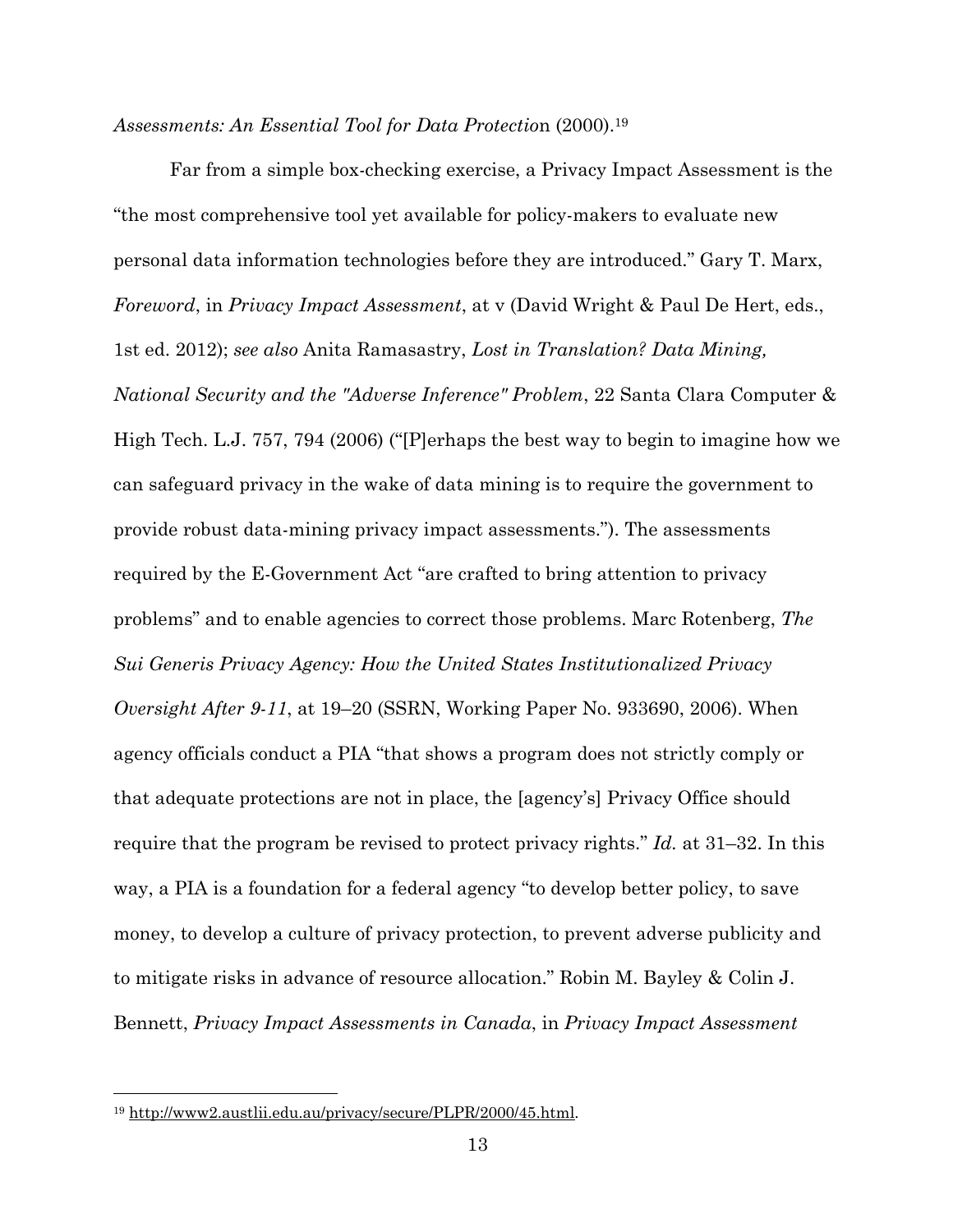(Wright & Hert eds.), *supra*, at 161–62; *see also* Marx, *supra*, at xi ("Privacy protection is not like a vaccination that occurs once and is over. Rather it is part of an enduring process involving a series of separate actions.").

Accordingly, an agency's privacy obligations under the E-Government Act do not end with the initial publication of a Privacy Impact Assessment. Rather, a PIA must be revised continually "to reflect changed information collection authorities, business processes or other factors affecting the collection and handling of information in identifiable form." OMB Guidance § II.B.d; *accord* U.S. Dep't of Commerce, Office of Privacy & Open Gov't, *Privacy Compliance* (July 9, 2018);20 U.S. Dep't of Commerce, U.S. Census Bureau, *Policy on Conducting Privacy Impact Assessments* (Nov. 11, 2005).21 Specifically, a PIA must be "updated as necessary where a system change creates new privacy risks," including "when new information in identifiable form added to a collection raises the risks to personal privacy (for example, the addition of health or financial information)" and "when agencies work together on shared functions involving significant new uses or exchanges of information in identifiable form[.]" OMB Guidance § II.B.2.g–i; *accord*  Office of Privacy & Open Gov't, *Privacy Compliance*, *supra*.

# **B. The Bureau did not assess the risk that personal data collected for the census could be transferred to other agencies and used for unrelated purposes.**

In failing to assess the risks that would result from the collection of

<sup>&</sup>lt;sup>20</sup> http://www.osec.doc.gov/opog/privacy/compliance.html.<br><sup>21</sup> https://www2.census.gov/foia/ds\_policies/ds019.pdf.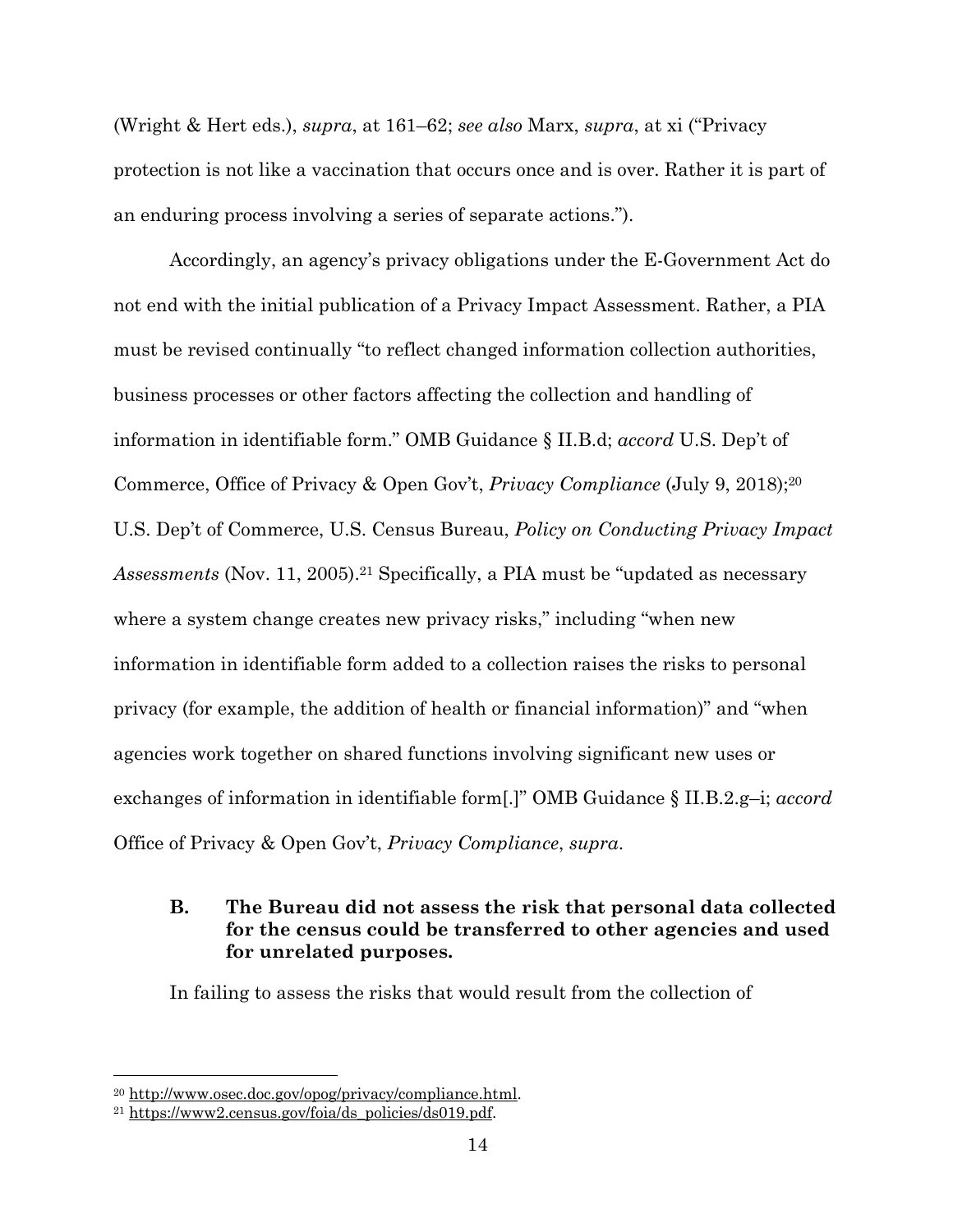citizenship data, the Census Bureau has violated its obligations under the E-Government Act. On June 26, 2018, the Bureau issued a revised Privacy Impact Assessment for the collection, maintenance, and dissemination of census response data. U.S. Dep't of Commerce, U.S. Census Bureau, *Privacy Impact Assessment for the CEN08 Decennial Information Technology Division (DITD)* (Jun. 26, 2018), Ex.

1. The June 28 PIA marked the first time the Bureau had evaluated the privacy

implications of census data collection since August 2014. *See* U.S. Dep't of

Commerce, Office of Privacy & Open Gov't, *U.S. Census Bureau Privacy Impact* 

*Assessments (PIAs) and Privacy Threshold Analysis (PTA)* (Apr. 24, 2017).22

Although the June 28 PIA acknowledges that the Bureau would be collecting citizenship data, the Bureau devotes exactly *one word* to this far-reaching change:

| b. Maiden Name | h. Place of Birth | n. Financial Information |
|----------------|-------------------|--------------------------|
| c. Alias       | Home Address      | Medical Information      |
| d. Gender      | Telephone Number  | p. Military Service      |
| e. Age         | k. Email Address  | Physical Characteristics |
| Race/Ethnicity | Education         | Mother's Maiden Name     |

Ex. 1 at 3. Remarkably, the Bureau stated that change is merely for "an existing information system without changes that create new privacy risks." *Id.* at 2.23 The decision to add the citizenship question to the 2020 census is arguably the most consequential decision of the Bureau in recent history. As the Pew Research Center

<sup>22</sup> https://web.archive.org/web/20170505015624/http://www.osec.doc.gov/opog/privacy/Censuspias.html.<br><sup>23</sup> On September 27, 2018, the Census Bureau issued a further revision to the CEN08 PIA to address

the collection and use of fingerprinting data collected from census workers. U.S. Census Bureau, *Privacy Impact Assessment for the CEN08 Decennial Information Technology Division (DITD)* (Sep. 27, 2018), http://www.osec.doc.gov/opog/privacy/Census%20PIAs/CEN08\_PIA\_SAOP\_Approved.pdf. However, this PIA contained no new information concerning the Bureau's collection of citizenship data.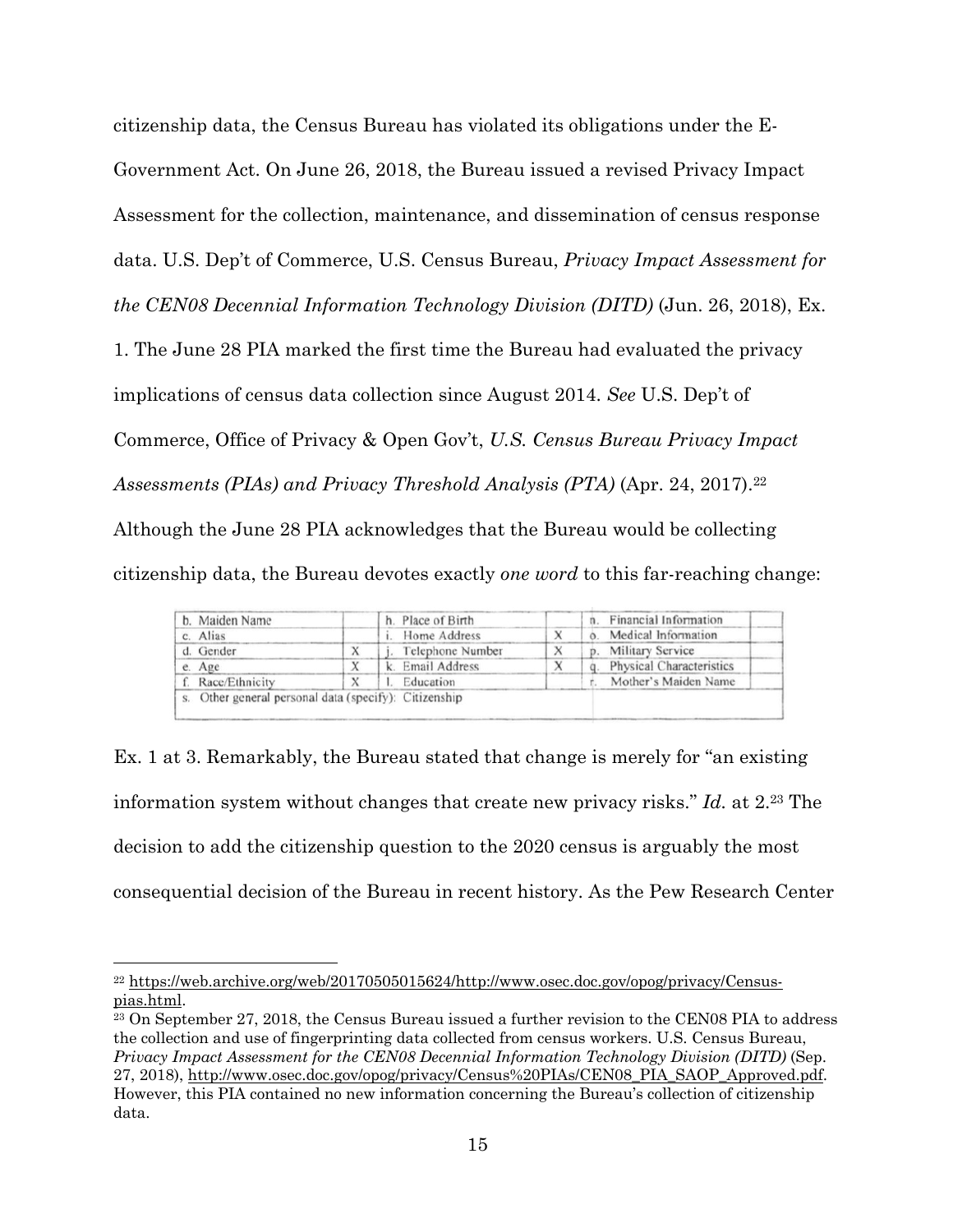stated plainly, "[f]or the first time since 1950, the U.S. Census Bureau is planning to ask everyone living in the United States whether they are citizens when it conducts its next decennial census in 2020." D'Vera Cohen, *What to Know About the Citizenship Question the Census Bureau is Planning to Ask in 2020*, Pew Research Center (Mar. 30, 2018).24

The Bureau's one-word privacy "assessment" of the proposed citizenship question is utterly inadequate to satisfy section 208 of the E-Government Act. First, it plainly violates the Bureau's obligation to produce a PIA that is "commensurate with the size of the information system being assessed, the sensitivity of information that is in an identifiable form in that system, and the risk of harm from unauthorized release of that information[.]" E-Government Act  $\S 208(b)(2)(B)(i)$ . The proposed citizenship question would be posed to an estimated 325 million people and would elicit intensely private information concerning respondents' citizenship and immigration status. U.S. Dep't of Commerce, U.S. Census Bureau, *QuickFacts* (2017).25 Second, the revised PIA wrongly ignores that, by posing a citizenship question on the census, the Bureau would be collecting "new information in identifiable form [which] raises the risks to personal privacy . . . ." OMB Guidance § II.B.2.i; *see* Ex. 1 at 2. Census responses about citizenship status—compelled by law—could easily be used for deportation or other purposes, interfering wholesale with "the right to be let alone." Samuel D. Warren & Louis D. Brandeis, *The Right* 

<sup>24</sup> http://www.pewresearch.org/fact-tank/2018/03/30/what-to-know-about-the-citizenship-questionthe-census-bureau-is-planning-to-ask-in-2020/. 25 https://www.census.gov/quickfacts/fact/table/US/AGE775217.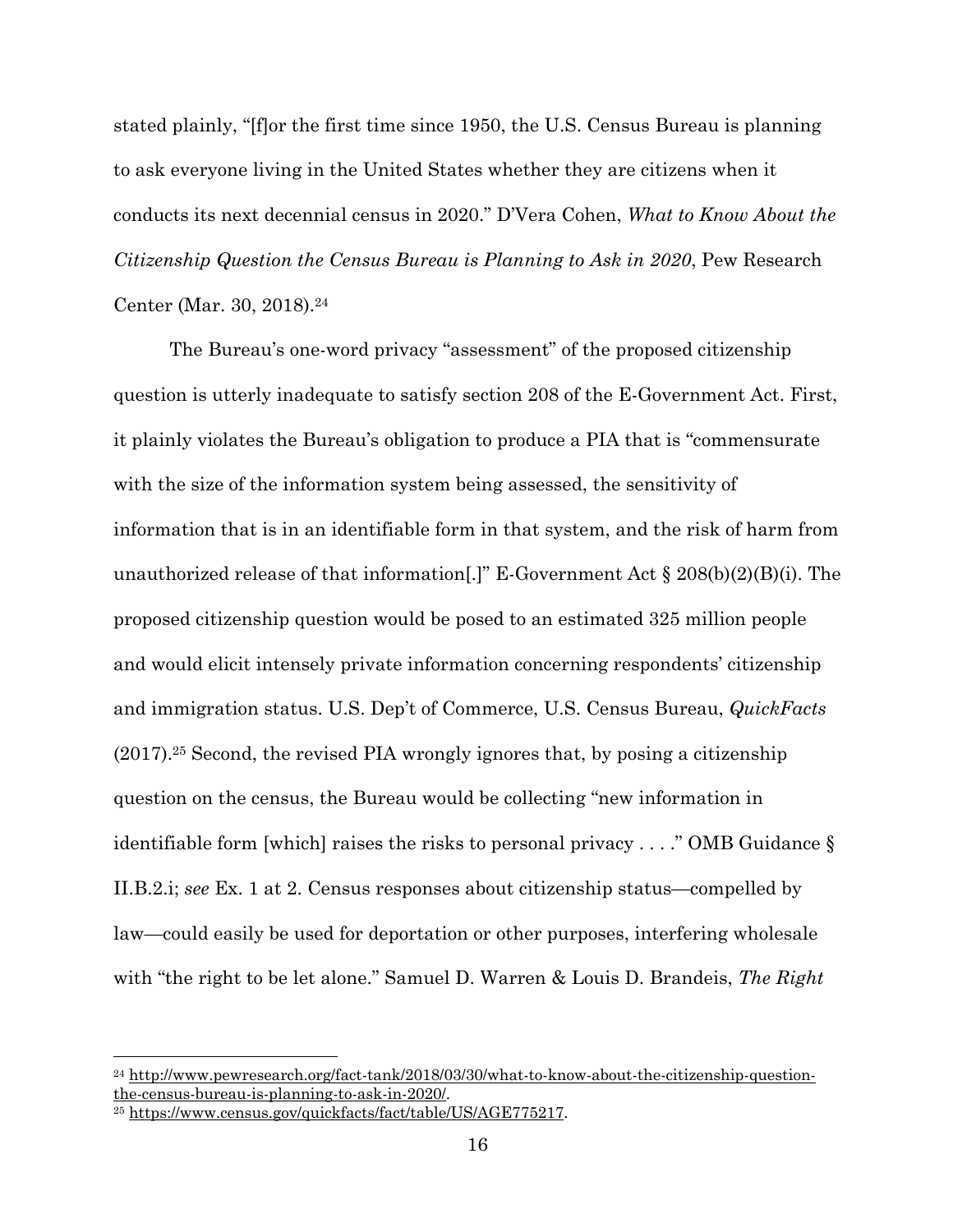*to Privacy*, 4 Harv. L. Rev. 193 (1890).

Moreover, the PIA completely fails to address that citizenship data could (and likely would) be transferred to agencies and persons outside of the Census Bureau, creating risks for respondents and undermining the purpose and integrity of the census. *See* OMB Guidance § II.B.2.g. For example, the Department of Justice ("DOJ") has demanded access to citizenship information collected on the census with the purported aim of calculating "the citizen voting-age population in localities where voting rights violations are alleged or suspected." Letter from Arthur E. Gary, Gen. Counsel, Justice Mgmt. Div., Dep't of Justice, to Ron Jamin, U.S. Census Bureau, at 1 (Dec. 12, 2017). The DOJ has also called on the Bureau to publicly "release this new data regarding citizenship at the same time it releases the other redistricting data[.]" *Id.* at 3.

It is not apparent whether the DOJ expects the Census Bureau to disaggregate citizenship data from the names, addresses, and other personal information of respondents before transferring or publishing that data. But even if citizenship data were "deidentified," there is a risk of reidentification. As Dr. Latanya Sweeney has demonstrated, the "practice of de-identifying data and of ad hoc generalization" used by the Census Bureau is "not sufficient to render data anonymous because combinations of attributes often combine uniquely to re-identify individuals." Latanya Sweeney, *Simple Demographics Often Identify People Uniquely* 2 (Carnegie Mellon Univ., Data Privacy Working Paper No. 3, 2000).26

<sup>26</sup> https://dataprivacylab.org/projects/identifiability/paper1.pdf.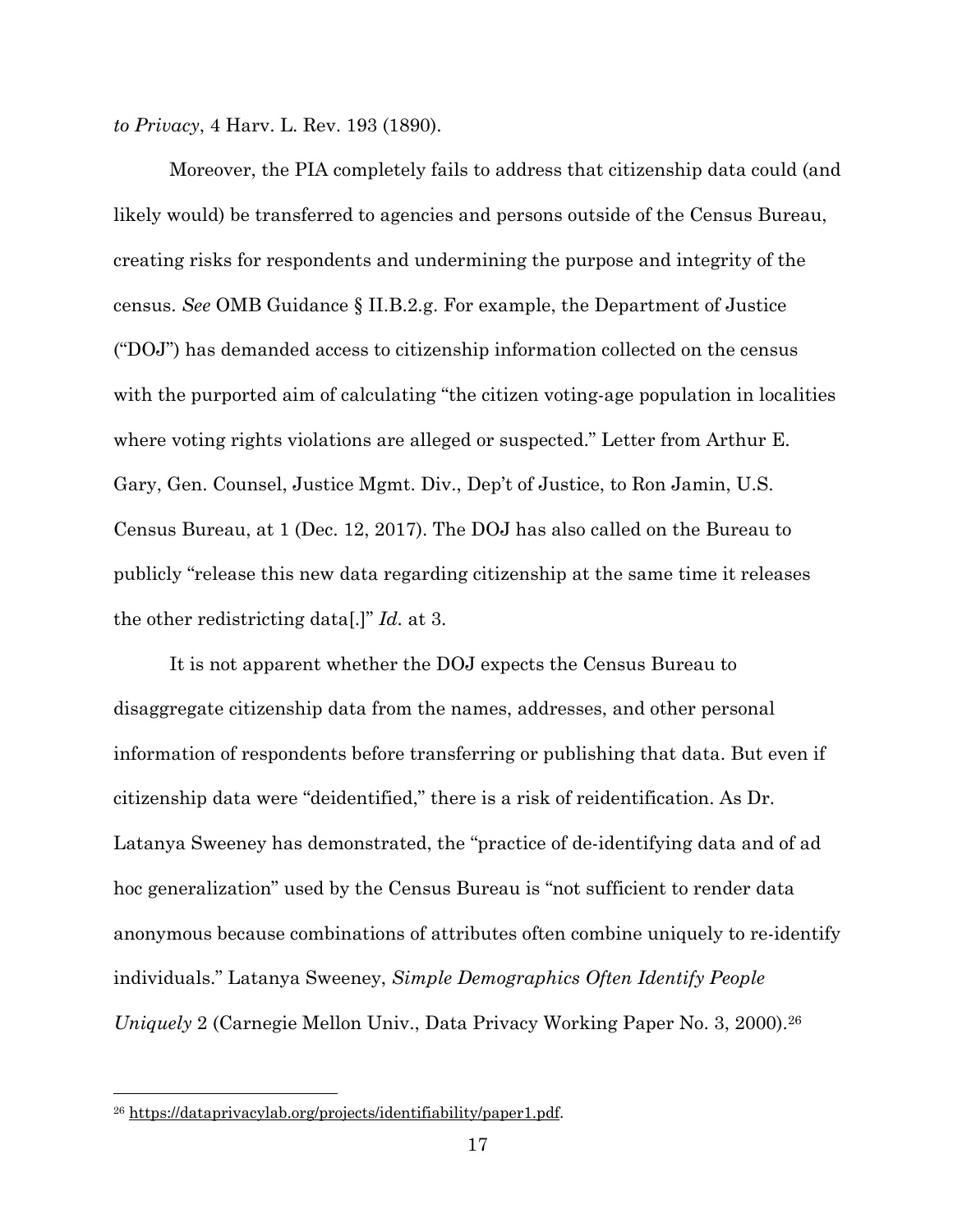Using Census summary data and information from other readily available sources at the time, Dr. Sweeney "found that 87% . . . of the population in the United States had reported characteristics that likely made them unique based only on {5-digit ZIP, gender, date of birth}." *Id.* More recent work by the National Academies of Sciences suggests that privacy-preserving techniques and privacy enhancing techniques may provide more robust approaches for deidentification. *See* Nat'l Academies of Sciences, Engineering, & Medicine, *Federal Statistics, Multiple Data Sources, and Privacy Protection: Next Steps* (2017).

In ignoring this serious threat to the privacy of census respondents, the Census Bureau has flouted its obligation to conduct a comprehensive Privacy Impact Assessment under the E-Government Act.

# **C. The Bureau did not consider the data security risks posed by collecting additional sensitive information on such a large scale.**

The Census Bureau's pro forma Privacy Impact Assessment fails to consider uses of the sensitive citizenship information that the agency proposes to collect, and does not address the data security risks of the proposal. Each year individuals face an increasing threat of data breach, which even the most well-established companies and government agencies have fallen victim too. *See* Peter Neumann, *Every Computer System Can Be Compromised*, N.Y. Times (Oct. 6, 2014);<sup>27</sup> Bruce Schneier, *Internet Hacking Is About to Get Much Worse*, N.Y. Times (Oct. 11,

<sup>27</sup> https://www.nytimes.com/roomfordebate/2014/10/04/keeping-credit-cards-and-bank-account-datafrom-hackers/every-computer-system-can-be-compromised.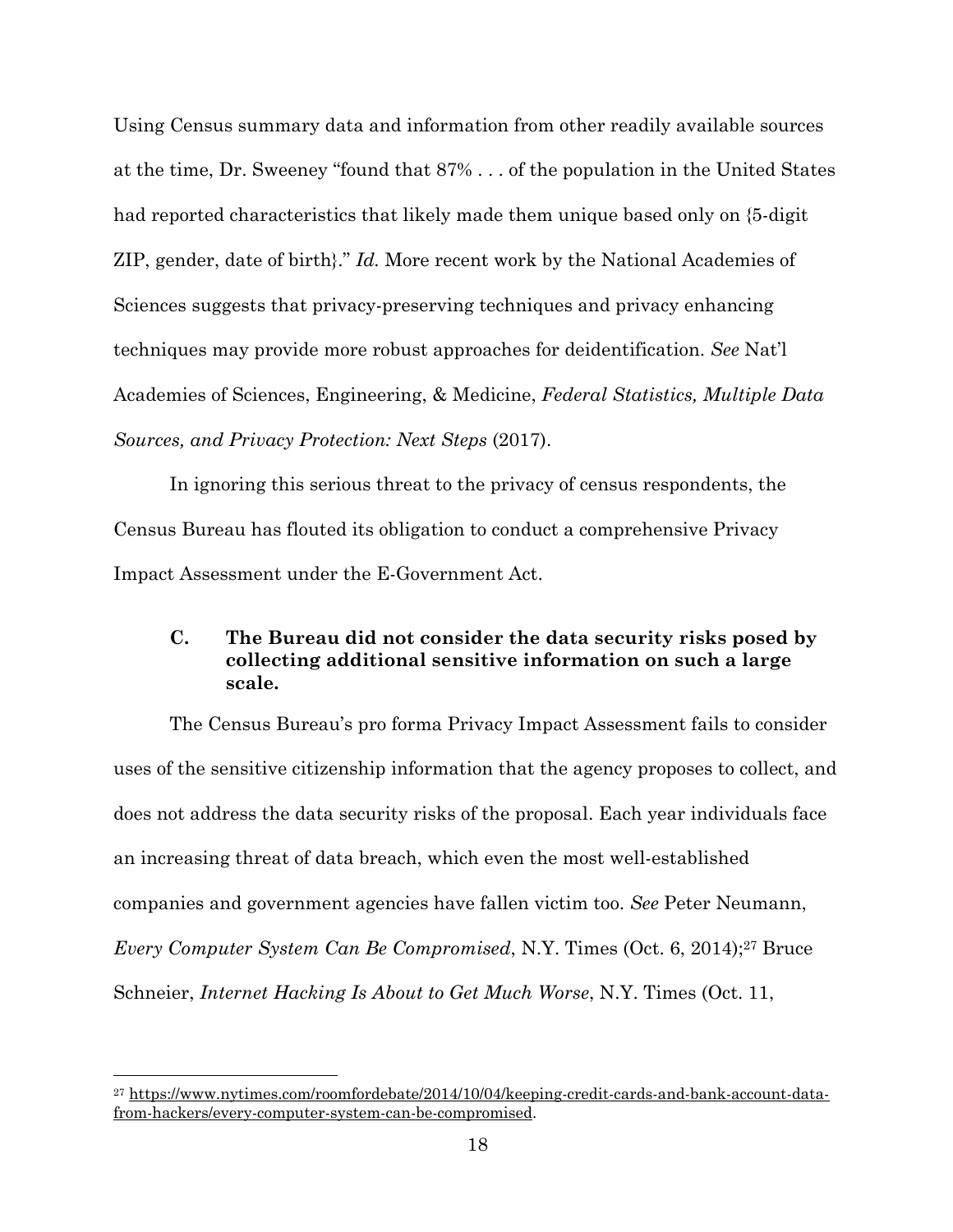2018).28 U.S. Government databases have been no exception to external cyberattacks, as illustrated by increasingly serious agency data breaches over the past ten years. The Bureau's assessment fails to address risks of data breach, improper access to census response data, and reidentification of individuals based on block-level data. The Bureau also failed to address the systematic risks posed by conducting the census entirely online. These are serious concerns that deserve serious attention by the Bureau, and absent a thorough consideration of these risks the census should not be modified as the agency has proposed.

In June 2018, the Government Accountability Office (GAO) reported that the Census Bureau had acknowledged "3,100 security weaknesses that will need to be addressed in the coming months." Gov't Accountability Office, GAO-18-655, *2020 Census: Continued Management Attention Needed to Address Challenges and Risks with Developing, Testing, and Securing IT Systems* (Aug. 2018) [hereinafter August 2018 GAO Report].29 The GAO stated that "it will be important that the Bureau addresses system security weaknesses in a timely manner and ensures that risks are at an acceptable level before systems are deployed." *Id*. So far, the GAO reported, the Census Bureau has failed to meet its own schedule for recruiting key personnel necessary to secure the system and for "incorporate lessons from the 2018 End-to-End Test," and the Bureau had not (as of August) "identified a specific time frame for completing these efforts." *Id*. at 11. The GAO had previously warned that the "tight time frames" involved in the 2020 census changes "could exacerbate" the

<sup>&</sup>lt;sup>28</sup> https://www.schneier.com/essays/archives/2018/10/internet\_hacking\_is\_.html. <sup>29</sup> https://www.gao.gov/assets/700/694169.pdf.